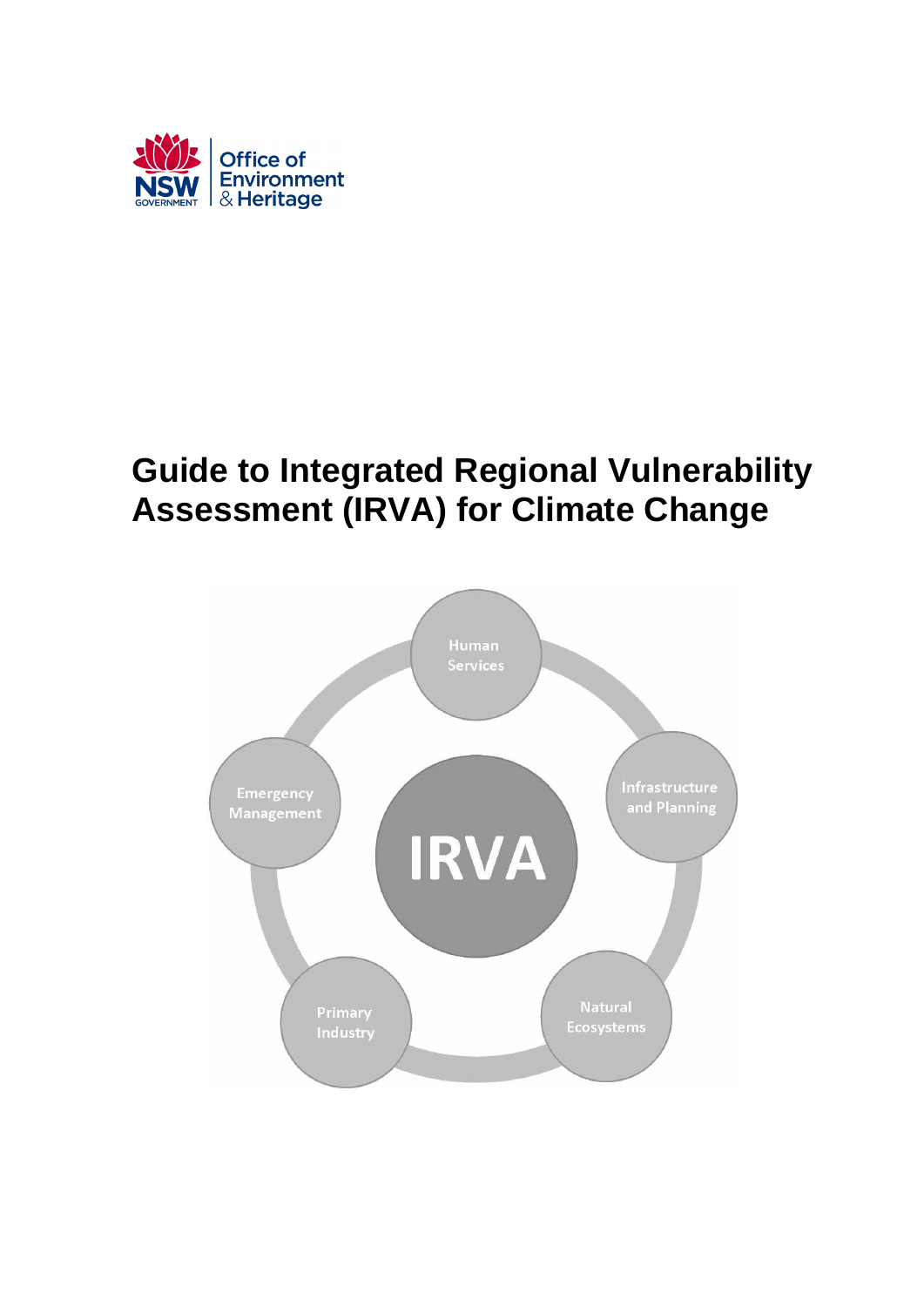© State of NSW, Office of Environment and Heritage.

The Office of Environment and Heritage and the State of NSW are pleased to allow this material to be reproduced, for educational or non-commercial use, in whole or in part, provided the meaning is unchanged and its source, publisher and authorship are acknowledged. Specific permission is required for the reproduction of images.

#### **Disclaimer:**

The Office of Environment and Heritage NSW (OEH) has compiled this document in good faith, exercising all due care and attention. OEH does not accept responsibility for any inaccurate or incomplete information supplied by third parties. No representation is made about the accuracy, completeness or suitability of the information in this publication for any particular purpose. OEH shall not be liable for any damage which may occur to any person or organisation taking action or not on the basis of this publication. Readers should seek appropriate advice about the suitability of the information to their needs.

### **Published by:**

Office of Environment and Heritage 59–61 Goulburn Street, Sydney PO Box A290 Sydney South NSW 1232

**Report pollution and environmental incidents** Environment Line: 131 555 (NSW only) or [info@environment.nsw.gov.au](mailto:info@environment.nsw.gov.au) See also [www.environment.nsw.gov.au/pollution](http://www.environment.nsw.gov.au/pollution)

Ph: (02) 9995 5000 (switchboard) Ph: 131 555 (information & publications requests) Ph: 1300 361 967 (national parks, climate change and energy efficiency information and publications requests) Fax: (02) 9995 5999 TTY: (02) 9211 4723 Email: [info@environment.nsw.gov.au](mailto:info@environment.nsw.gov.au) Website: [www.environment.nsw.gov.au](http://www.environment.nsw.gov.au/)

ISBN 978 1 74293 978 0 OEH 2013/0016 January 2013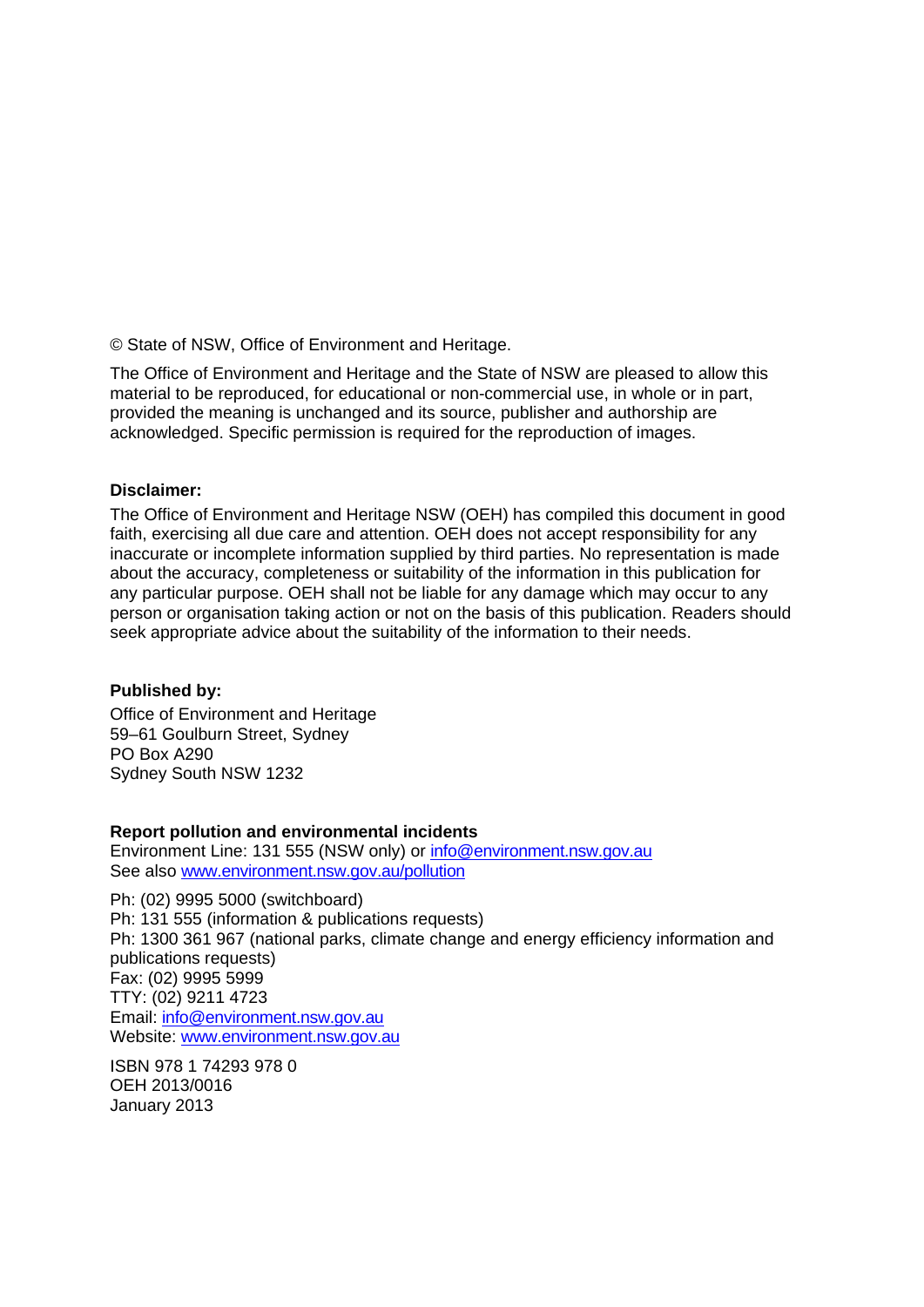# **Contents**

| 1 |     |                                                                       |  |  |  |
|---|-----|-----------------------------------------------------------------------|--|--|--|
|   | 1.1 |                                                                       |  |  |  |
|   | 1.2 |                                                                       |  |  |  |
| 2 |     |                                                                       |  |  |  |
|   | 2.1 |                                                                       |  |  |  |
|   | 2.2 |                                                                       |  |  |  |
|   | 2.3 |                                                                       |  |  |  |
| 3 |     |                                                                       |  |  |  |
|   | 3.1 |                                                                       |  |  |  |
| 4 |     |                                                                       |  |  |  |
|   |     |                                                                       |  |  |  |
| 5 |     |                                                                       |  |  |  |
| 6 |     |                                                                       |  |  |  |
|   | 6.1 |                                                                       |  |  |  |
|   | 6.2 |                                                                       |  |  |  |
| 7 |     |                                                                       |  |  |  |
|   | 7.1 |                                                                       |  |  |  |
|   | 7.2 |                                                                       |  |  |  |
|   | 7.3 | Multiple loop learning: cross-sectoral reflection and sense-making 23 |  |  |  |
| 8 |     |                                                                       |  |  |  |
| 9 |     |                                                                       |  |  |  |
|   |     |                                                                       |  |  |  |
|   |     |                                                                       |  |  |  |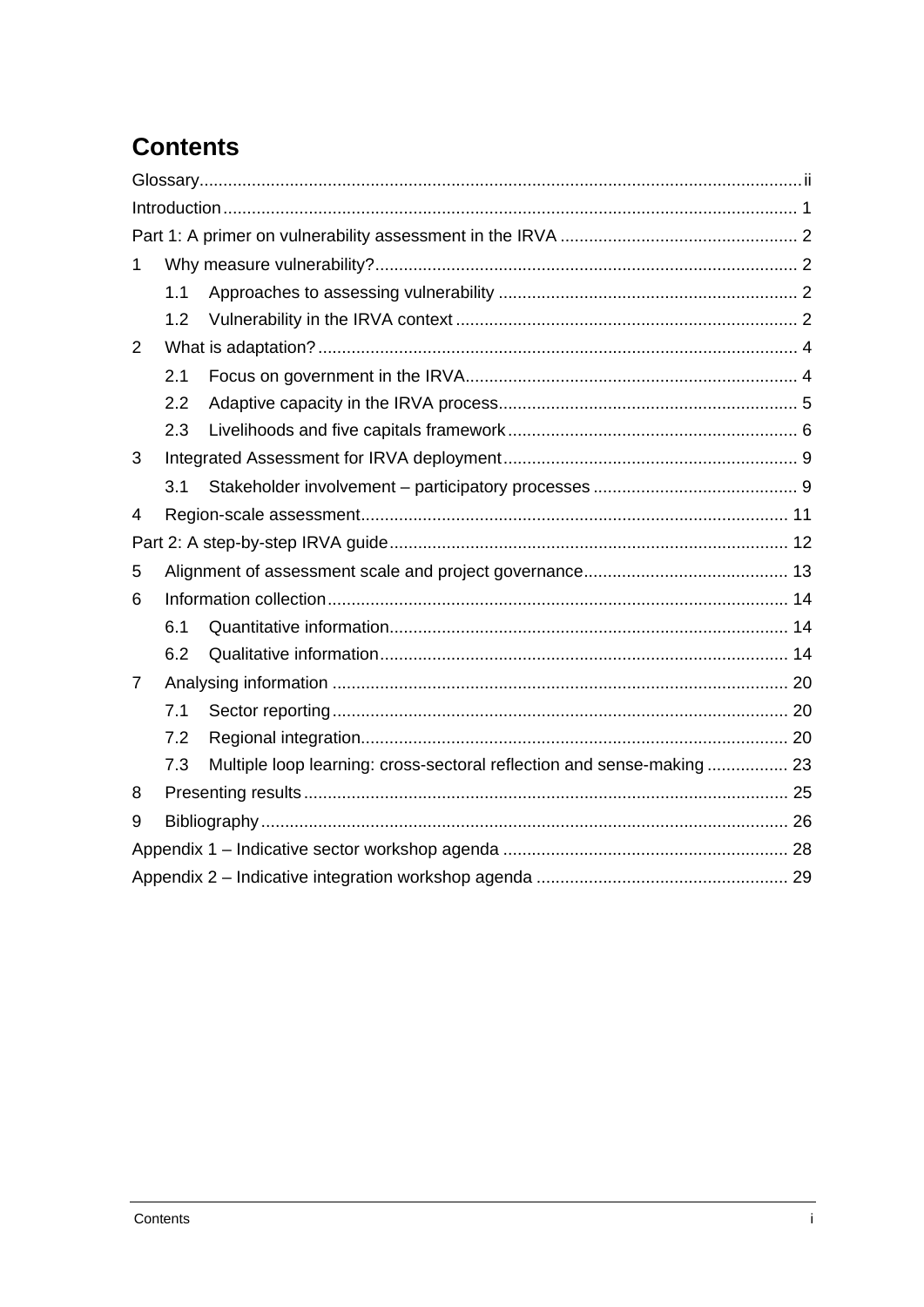# <span id="page-3-0"></span>**Glossary**

| <b>Adaptation</b>        | Action taken to avoid actual or anticipated impacts from climate<br>change, or to attain potential benefits arising from climate change<br>(IPCC 2007).                                                                                                                                                                                                                                                                                                                                                                                                                                                                                                              |
|--------------------------|----------------------------------------------------------------------------------------------------------------------------------------------------------------------------------------------------------------------------------------------------------------------------------------------------------------------------------------------------------------------------------------------------------------------------------------------------------------------------------------------------------------------------------------------------------------------------------------------------------------------------------------------------------------------|
| <b>Adaptive capacity</b> | The preconditions necessary to enable adaptation. The adaptive<br>capacity inherent in a system represents the set of resources<br>available for adaptation, as well as the ability or capacity of that<br>system to use these resources effectively in the pursuit of adaptation.<br>Such resources may be natural, financial, institutional or human, and<br>might include access to ecosystems, information, expertise, and<br>social networks. Adaptive capacity is expressed as actions that lead<br>to adaptation that serve to enhance a system's coping capacity and<br>increase its coping range, thereby reducing its vulnerability to climate<br>hazards. |
| <b>Asset / Capital</b>   | Assets in the sustainable livelihoods approach (also called capitals)<br>comprise the portfolio of resources that an individual, community or<br>region draws on to make a living. In the context of adaptation to<br>climate change, they are the resources needed to promote adaptation<br>that reduces vulnerability to climate hazards.                                                                                                                                                                                                                                                                                                                          |
| <b>Climate</b>           | Average weather (or, more specifically, the mean and variability of<br>variables such as temperature, precipitation and winds) over a time<br>period ranging from months, to thousands of years, to millions of<br>years.                                                                                                                                                                                                                                                                                                                                                                                                                                            |
| <b>Climate change</b>    | A statistically significant variation in either the mean state of the<br>climate or in its variability, persisting for an extended period (typically<br>decades or longer). Climate change may be due to natural internal<br>processes or external forcings, or to persistent anthropogenic<br>changes in the composition of the atmosphere or in land use.                                                                                                                                                                                                                                                                                                          |
| <b>Emergent property</b> | Emergent properties are novel properties arising from complex<br>interactions of seemingly simple units. The group of units (e.g. people<br>in a community, cells of a living organism, mechanical components in<br>a bicycle, species in an ecosystem) together have an innate property<br>that cannot be explained from observing the individual components,<br>that is, the whole is greater than the sum of its parts.                                                                                                                                                                                                                                           |
| <b>Exposure</b>          | The degree to which a system or sector is exposed to climate factors,<br>including in terms of the duration, frequency, and magnitude of<br>changes in average climate and extremes.                                                                                                                                                                                                                                                                                                                                                                                                                                                                                 |
| Impacts (climate)        | Consequences of climate change on natural and human systems.                                                                                                                                                                                                                                                                                                                                                                                                                                                                                                                                                                                                         |
| Influence diagram        | An influence diagram is a simplified representation of a complex<br>system. It is often used to assist people to visualise the outcome of<br>climate impacts as a 'chain of events'. In the IRVA process influence<br>diagrams are used to visualise the direct and indirect impacts of<br>climate change on a sector.                                                                                                                                                                                                                                                                                                                                               |
| Integrated<br>assessment | Integrated assessment is a participatory approach to understanding<br>and addressing complex problems in a way that combines scientific<br>knowledge with stakeholder lead learning and inclusive decision-<br>making processes.                                                                                                                                                                                                                                                                                                                                                                                                                                     |
| Integration              | The process by which separately produced components or<br>assessments are combined, and incongruities in their interactions are<br>considered and addressed.                                                                                                                                                                                                                                                                                                                                                                                                                                                                                                         |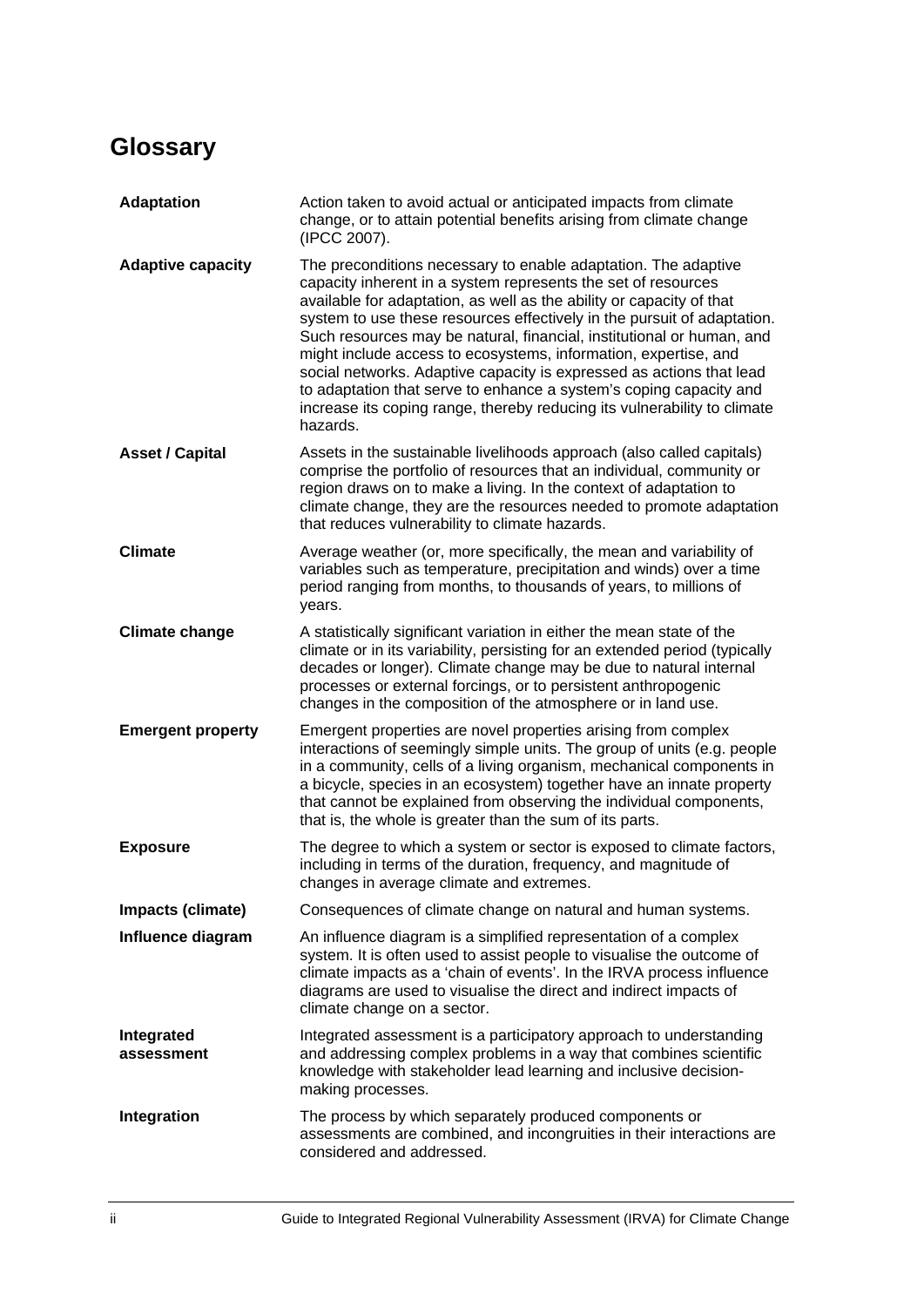| <b>Maladaptation</b>                                | Any changes in natural or human systems that inadvertently increase<br>vulnerability to climate variables; an adaptation that does not succeed<br>in reducing vulnerability but instead increases it.                                                                                                                                                   |
|-----------------------------------------------------|---------------------------------------------------------------------------------------------------------------------------------------------------------------------------------------------------------------------------------------------------------------------------------------------------------------------------------------------------------|
| <b>Mitigation (natural</b><br>disasters)            | Measures to contain or reduce the severity of human and material<br>damage caused by extreme weather events and natural hazards.                                                                                                                                                                                                                        |
| <b>Resilience</b>                                   | The amount of change a system can undergo and still retain the same<br>function and structure while maintaining options to develop.                                                                                                                                                                                                                     |
| <b>Sector</b>                                       | A part or division, as of the economy (e.g. the manufacturing sector,<br>the services sector) or the environment (e.g. water resources,<br>forestry).                                                                                                                                                                                                   |
| <b>Sensitivity</b>                                  | The degree to which a system is sensitive to change.                                                                                                                                                                                                                                                                                                    |
| <b>System</b>                                       | A population or ecosystem; or a grouping of natural resources,<br>species, infrastructure or other assets.                                                                                                                                                                                                                                              |
| <b>Systems thinking</b>                             | A process for understanding component parts of a system in the<br>context of their relationships with each other and with other systems.<br>It focuses on considering the full system, rather than breaking it down<br>into its component parts.                                                                                                        |
| <b>Transformation</b>                               | A fundamental alteration of the nature of a system once the current<br>ecological, social, or economic conditions become untenable or are<br>undesirable.                                                                                                                                                                                               |
| <b>Transition</b>                                   | The process or a period of changing from one state or condition to<br>another. Transitional adaptation entails incremental reform at the level<br>of individual policy sectors or specific geographical areas.                                                                                                                                          |
| Vulnerability                                       | The degree to which a system is susceptible to, and unable to cope<br>with, adverse effects of climate change, including climate variability<br>and extremes. Vulnerability is a function of the character, magnitude<br>and rate of climate change and variation to which a system is<br>exposed, its sensitivity and its adaptive capacity.           |
| <b>Contextual (starting</b><br>point) vulnerability | An approach to analysing vulnerability of people to climate change<br>impacts by examining how social and economic processes influence<br>their social disadvantage. It seeks to understand why some<br>populations are more vulnerable than others, how they are vulnerable,<br>and who in particular is likely to be most affected by climate change. |
| <b>Outcome (end point)</b><br>vulnerability         | An approach to analysing vulnerability that aims to identify what things<br>are exposed to particular climate impacts, where and when impacts<br>may occur, and what the consequences of impacts might be.<br>According to this approach, vulnerability is the remaining impact of<br>climate change, after feasible adaptations have occurred.         |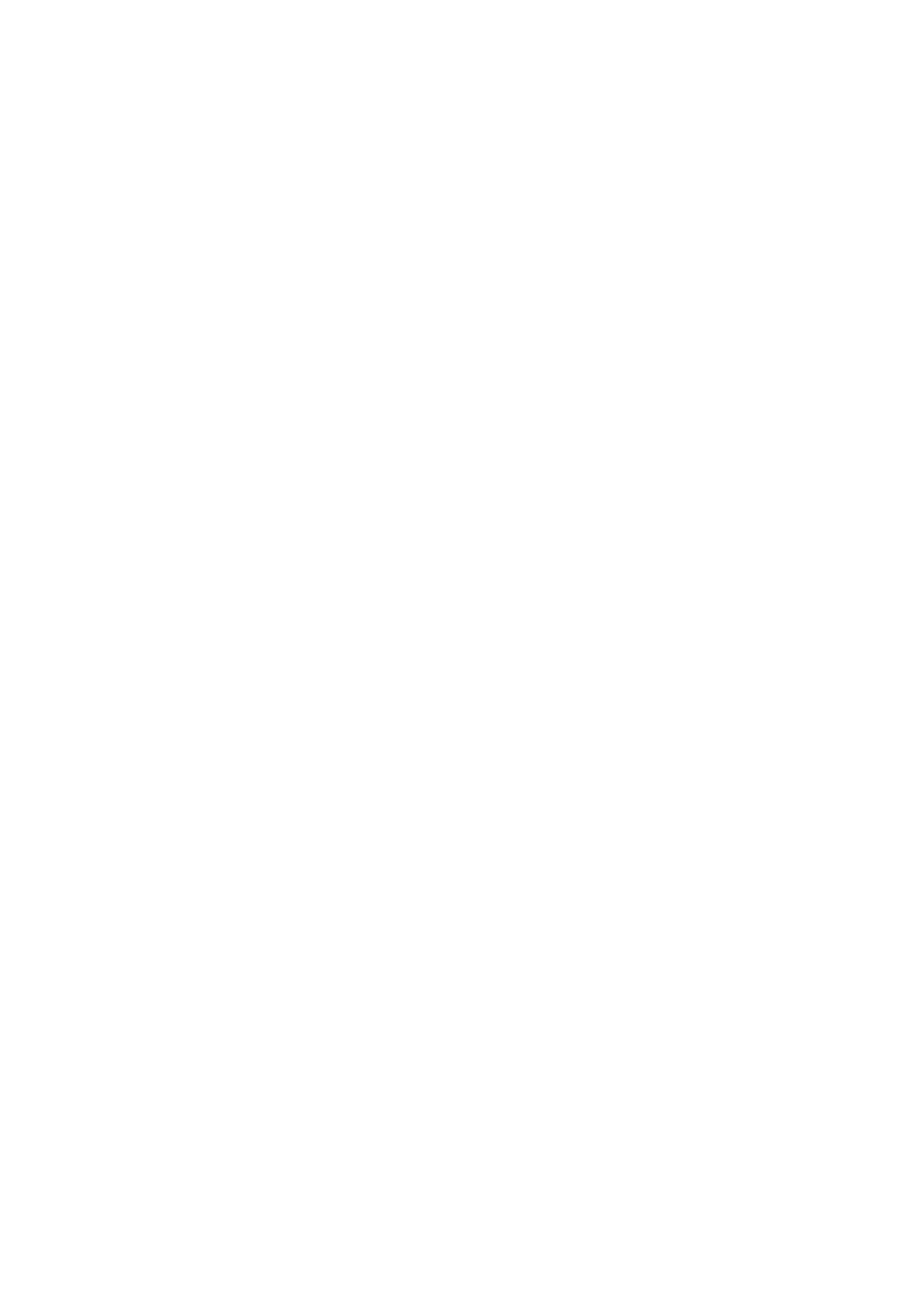# <span id="page-6-0"></span>**Introduction**

This document aims to present a 'how to' guide to the Integrated Regional Vulnerability Assessment (IRVA) for climate change developed by the NSW Office of Environment and Heritage. It will set out the steps involved in establishing and running the assessment, and analysing the data the process generates. Although it is not a formal review of literature, this guide will explain the theoretical principles that support the IRVA process. Issues such as the framing of vulnerability, ways of assessing it and its relationship to other concepts such as adaptation and resilience will be covered. The guide will also discuss the reasons behind the choice of the 'region' as the appropriate scale for assessment, the focus on government service provision and the need for participatory processes in an Integrated Assessment framework. A list of further reading will direct potential users of the IRVA to more detailed academic literature on the range of topics covered in the guide.

### **What is the IRVA?**

The IRVA is a process designed to develop a shared understanding among stakeholders of the likely vulnerability to climate change and stimulate action to plan adaptation. While it was developed for use with public sector managers, it can be used with other types of stakeholders (private sector, NGOs, community) and at a range of scales (local, state or national). IRVA is carried out in such a way that it incorporates:

- a systems thinking approach that acknowledges communities exist within human– natural (or social-ecological) systems
- participatory engagement in which stakeholders co-create an understanding of vulnerability through their deep understanding of the region
- a focus on developing an understanding of the constraints to adaptation, and on identifying opportunities for building adaptive capacity so communities can deal better with climate shocks regardless of their nature or timing, and
- qualitative analysis supported wherever possible with quantitative data, which acknowledges that societal interactions are complex and contradictory in nature, and not amenable to expert-led, reductionist approaches to problem analysis.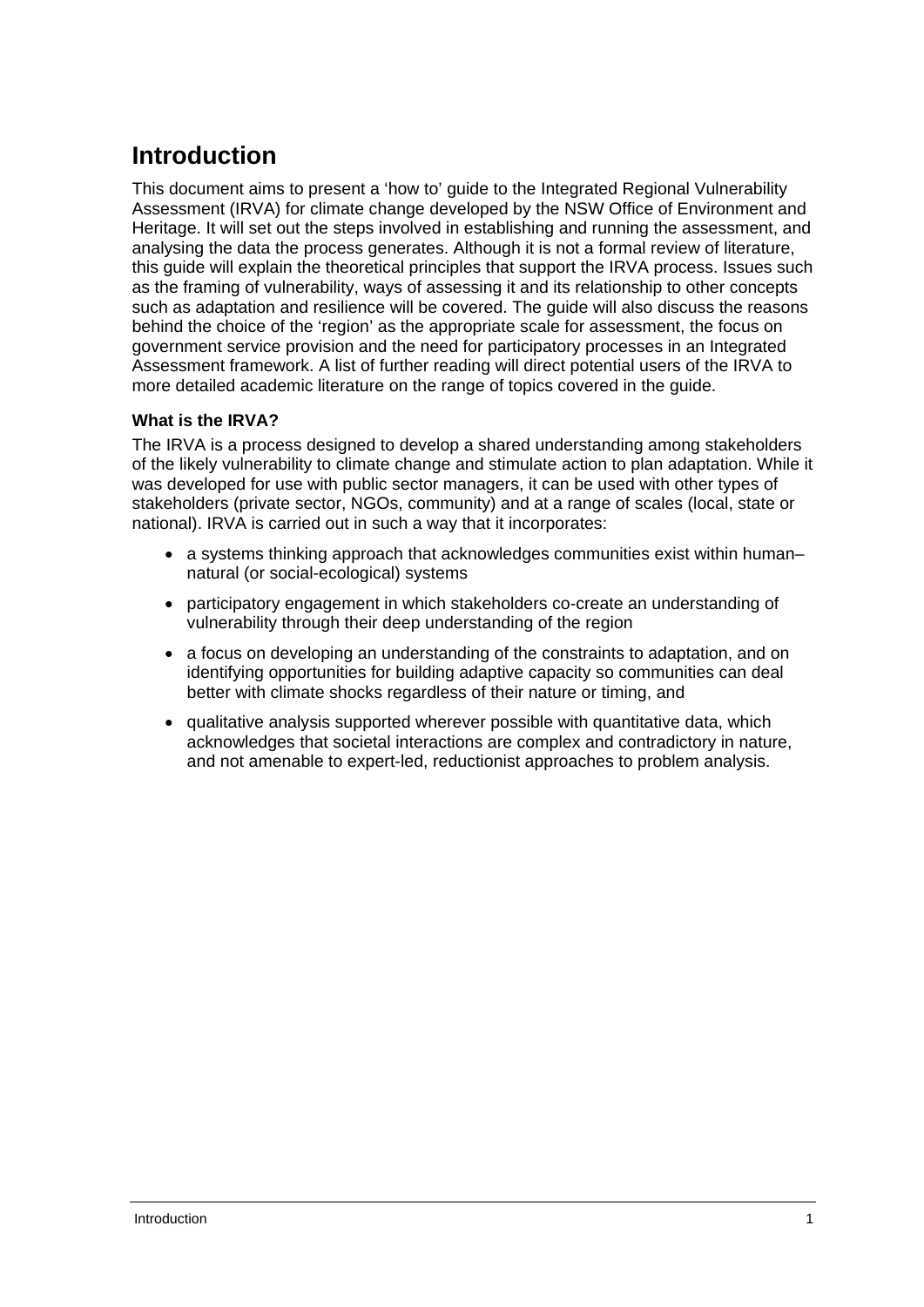# <span id="page-7-0"></span>**Part 1: A primer on vulnerability assessment in the IRVA**

# <span id="page-7-1"></span>**1 Why measure vulnerability?**

It is now generally accepted that some impacts of climate change are inevitable and that varying degrees of adaptation will be needed. Understanding vulnerability is central to identifying adaptation needs and developing adaptation policy. However, there are a variety of methods to assess vulnerability, which have been developed in the areas of food security, poverty analysis, sustainable livelihoods and other fields. Each of these approaches emphasises a particular aspect of vulnerability and uses different techniques.

The IRVA process draws on the IPCC definition of vulnerability as the degree to which a system is susceptible to, or unable to cope with, adverse effects of climate change, including climate variability and extremes (IPCC 2001). Vulnerability is viewed as the state of susceptibility to harm from *exposure* and *sensitivity* to stresses associated with environmental and social change and from the *absence of capacity to adapt*.

## <span id="page-7-2"></span>**1.1 Approaches to assessing vulnerability**

There are three common approaches to vulnerability assessment. Each of these approaches tries to understand vulnerability from a different perspective. While all of them help understanding of some elements of vulnerability, none of them alone presents a complete picture.

- 1. *Risk–hazard* approaches aim to identify what things are exposed to particular climate impacts, where and when impacts may occur, and what the consequences of impacts might be. The risk–hazard approach assesses what is generally known as *end point* or outcome vulnerability. According to this approach vulnerability is the remaining impact of climate change, after feasible adaptations have occurred. End-point vulnerability is most often used to prioritise international assistance programs, and for technical adaptations to climate impacts. Spatial analysis using Geographical Information Systems (GIS) is often a feature of this approach. It may be used to map exposure of infrastructure or geographical features (such as low-lying coastal areas) to particular climate impacts.
- 2. *Political economy–political ecology* (also called entitlements) approaches analyse the vulnerability of people to climate change impacts by examining how social and economic processes influence their social disadvantage. They seek to understand why some populations are more vulnerable than others, how they are vulnerable, and who in particular is likely to be most affected by climate change. These approaches assess *starting-point* or contextual vulnerability and are most often used in policy and social development contexts.
- 3. *Ecological resilience* approaches view climate change as acting on the dynamic relationships between and within human and natural systems (or social-ecological systems). These approaches recognise that social-ecological systems can exist in a range of states, some of which may be more desirable than others. In applying ecological resilience to climate vulnerability the aim is to identify and avoid thresholds that might move a system to a new, less desirable state, or to encourage a system on a trajectory to a more sustainable state.

## <span id="page-7-3"></span>**1.2 Vulnerability in the IRVA context**

The IRVA employs aspects of all of the above approaches. The IRVA can therefore assess the way in which the vulnerability of people is influenced by socio-economic institutions and activities (with a focus on provision of government services) and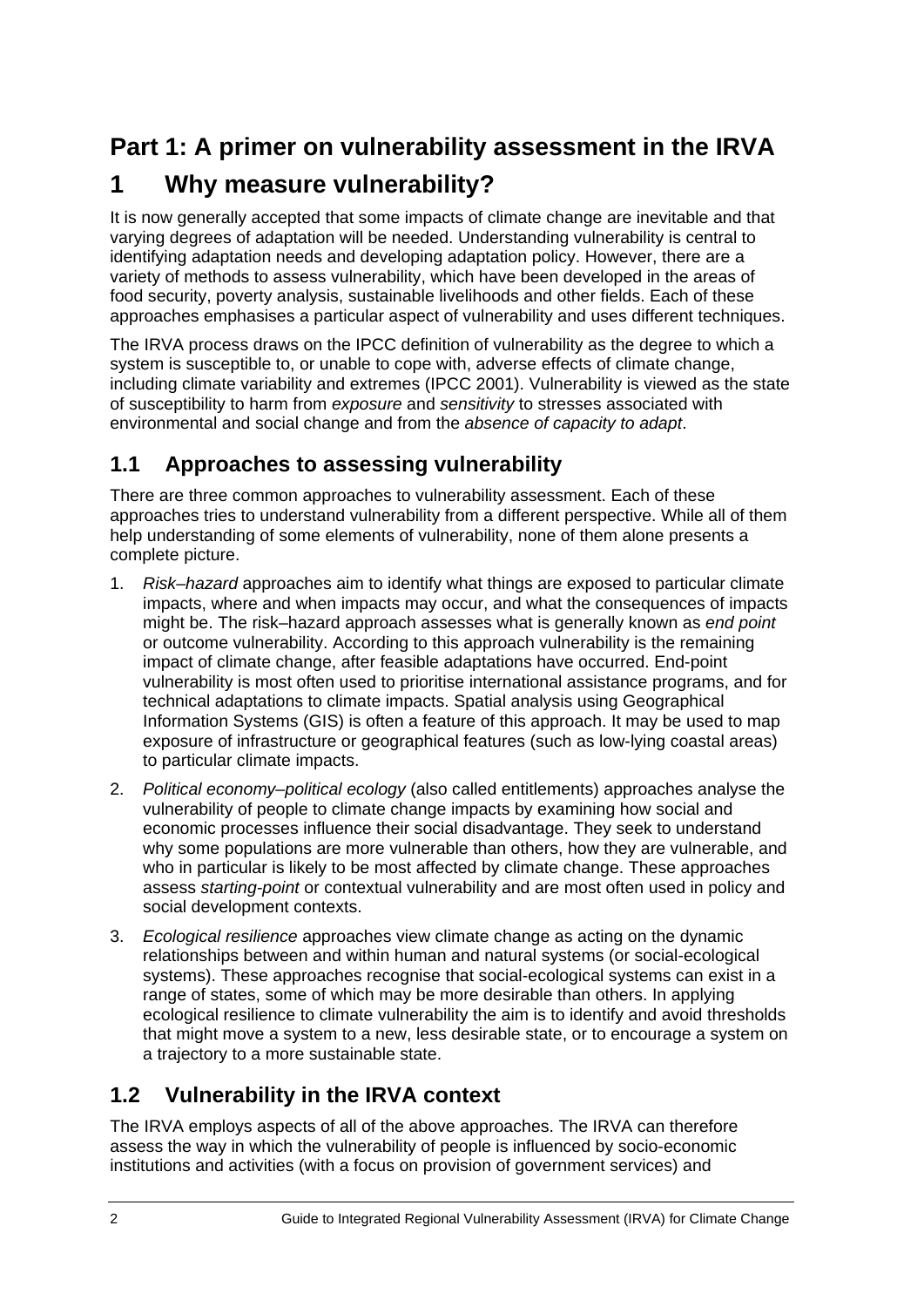biophysical resources (Figure 1). The IRVA process attempts to consider the decisionmaker centrally, as the point where action can be taken. It offers an integrated view of the relationships people have with the landscape system and the changes in its components (climatic conditions, bio-physical and socio-economic processes), and identifies links between people, institutions and places at a range of scales.



**Figure 1: The IRVA assesses the vulnerability of people within the context of socio-economic institutions and activities, and regional biophysical resources, at a range of scales (after Dowling & Patwardhan 2004).**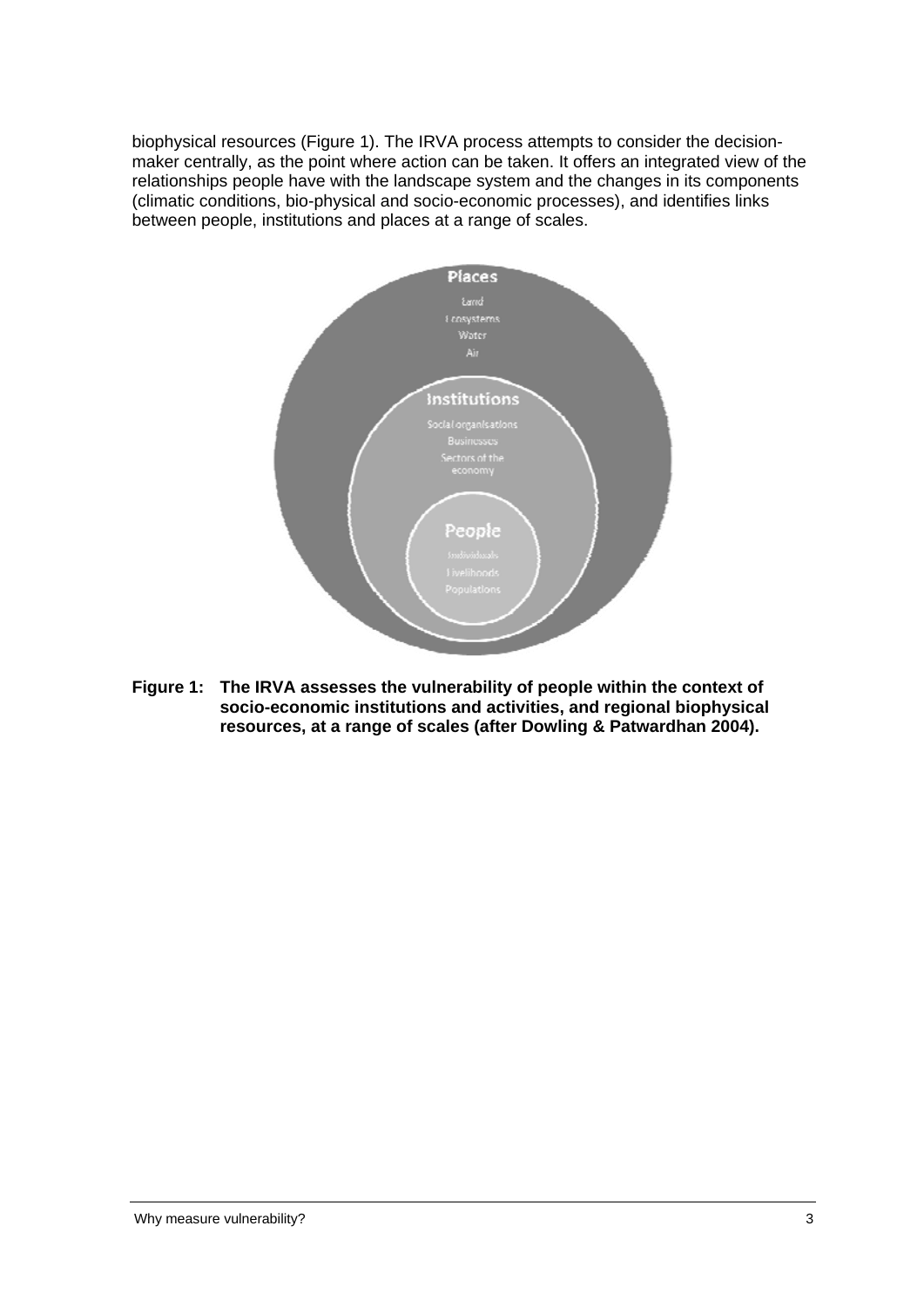# <span id="page-9-0"></span>**2 What is adaptation?**

Adaptation is defined as actions taken to reduce or moderate or adjust to the expected or actual negative effects of climate change and take advantage of new opportunities. Adaptation may be planned, that is, result from deliberate policy decisions based on an awareness that conditions are about to change. Alternatively adaptation can be autonomous and reactive, triggered by signals of change in natural or human systems rather than by climate change. Natural systems respond autonomously, whereas human systems have the ability to plan for change. There is a danger that reliance on reactive adaptation alone would lead to action that lags behind emerging risks. The more rapid the rise in atmospheric concentrations of greenhouse gases, the faster the rate of climate change and the less effective reactive adaptation is likely to be.

Adaptation links the risks associated with climate hazards to social and technological development of communities (Figure 2). Adaptation can result in a range of outcomes from resilience (change to maintain existing system structure and function), to transition (incremental change through reform to existing governance arrangements), to transformation (fundamental change to the existing system).

However, a number of obstacles to adaptation in social systems have been identified and these include:

- *climate uncertainty*, due to difficulties in separating the effects of short-term, local weather from long-term changes in climate, in predicting future climate at local scale, and others
- *moral hazard*, for example, expectation in the community that government will provide disaster relief payments which stops people from taking action to reduce their risk
- *organizational behaviour*, whereby the actions and decisions taken by organizations are typically constrained by rules, routines, procedures, formulae, and precedents that make up 'the way we do things' and are slow and difficult to overturn
- *behavioural economics*, which demonstrate that people are short-sighted decisionmakers who sharply discount events in the distant future or past. People tend to underestimate the risk that climate change will have an impact within their lifetime because the probability of impacts occurring in a single defined period in the near future is low. Furthermore, people are inherently conservative, preferring to maintain the status quo and make only small adjustments. They also tend to resist and deny information that contradicts their personal values or beliefs.

It seems that although the need for deliberate adaptation on climate change is high, the likelihood that people or communities will perceive potential climate impacts as part of their personal vulnerability and plan to modify the way they live is low. The requirement for early action and the complexity of the potential outcomes suggests that for adaptation to be effective it needs to be a guided process.

## <span id="page-9-1"></span>**2.1 Focus on government in the IRVA**

Successful adaptation to climate change depends on three elements:

- timely recognition of the need to adapt
- an incentive to adapt, which requires financial and other instruments to stimulate adaptation, and an environment that allows processes of adjustment to proceed, and
- an ability to adapt, which requires conditions that allow behaviour to change.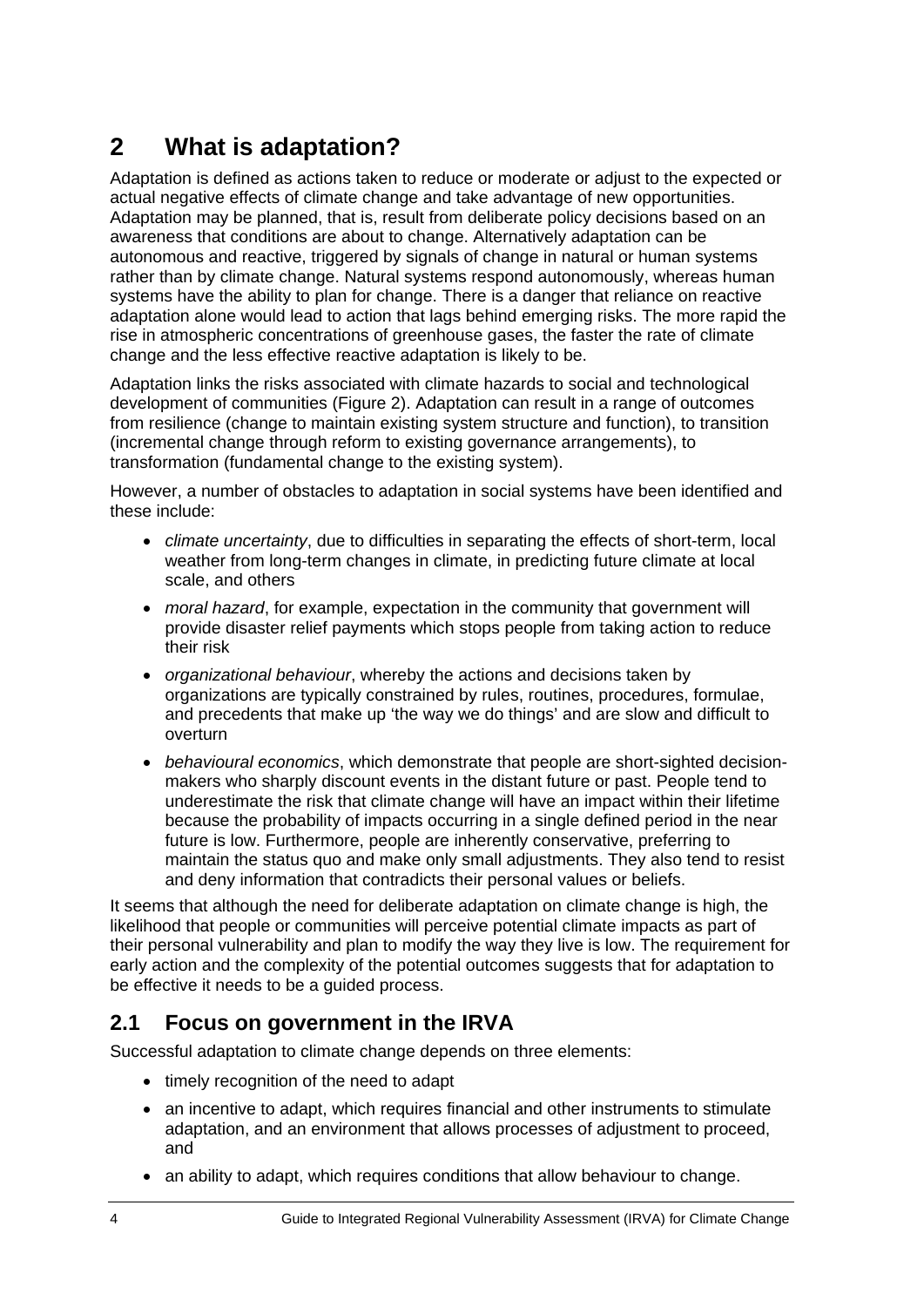

**Figure 2: The conceptual relationship between the risks posed by sensitivity and exposure to a climate hazard, the resilience transition or transformation outcomes of adaptation, and persistent vulnerability where adaptation fails (after Pelling 2011).** 

These areas traditionally fall within the responsibility of government through its role in addressing public knowledge deficits to raise awareness, addressing the failure of markets through economic instruments, and providing a legal and regulatory environment that modifies behaviour to achieve broad public benefits. Furthermore, governments perform strategic planning functions necessary to manage a process of climate adaptation. Governments, therefore, have a responsibility not only to minimise the risks of climate change impacts on their provision of services, but also to work to reduce community vulnerability, particularly of those most at risk, and to build the adaptive capacity of the community to facilitate adaptive responses. Government is therefore central in the adaptation process and hence the primary concern of the IRVA.

## <span id="page-10-0"></span>**2.2 Adaptive capacity in the IRVA process**

The long time horizon and prevailing uncertainties about climate change imply that the best strategy for climate change adaptation is to increase the flexibility of systems to function under a wider range of climatic conditions. Adaptive capacity refers to the social and physical resources necessary to enable adaptation and the ability to mobilise these resources. It is an emergent property of a community that results from the interaction of that group with the complex systems in which they are embedded. For social systems, adaptive capacity is also considered as the component of vulnerability most amenable to influence, and therefore provides an entry point for adaptation planning.

To assess adaptive capacity for climate change four broad questions need to be answered:

- 1. What are the likely or current climate impacts?
- 2. Who needs to adapt?
- 3. What are the barriers to adaptation?
- 4. What appears to enable adaptation processes?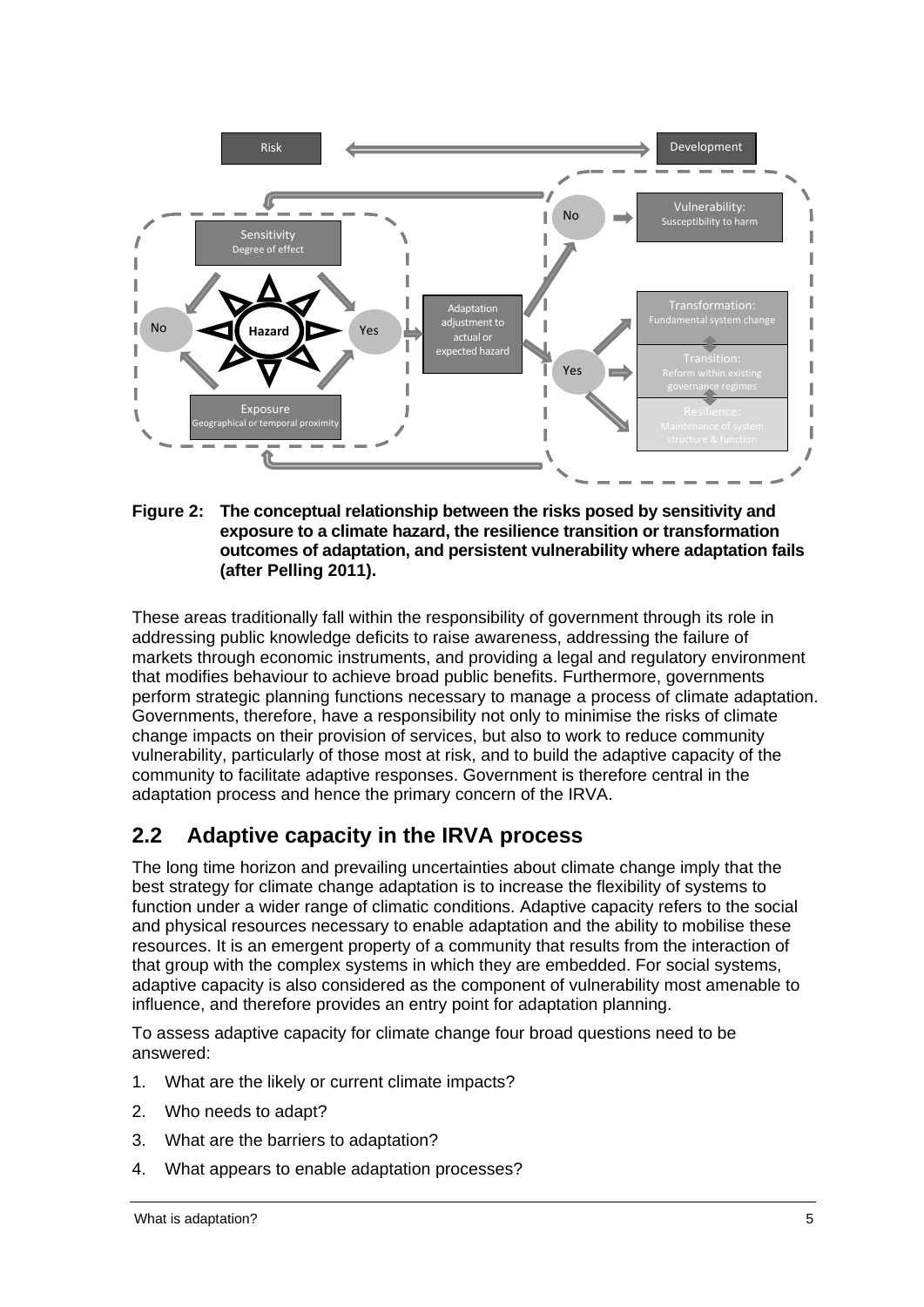For the IRVA, the likely climate impacts are determined through the development of a region-scale climate impacts scenario. This involves identifying and synthesising the best available climate change science and impact information for the region. In most cases this will simply draw on existing science available through government agencies or research institutions. In some instances the groups carrying out an IRVA will be in the position to commission new science to improve understanding of the regional impacts of climate change.

The decision to focus attention on government, in the first instance, rather than the community provides the answer to the question 'Who needs to adapt?'. However, preparation of a region-scale socio-economic profile provides a contextual background on social and economic trends that might be expected to continue into the future. This information can be used to inform the IRVA workshops as well as to ground-truth the information provided by participants in the IRVA process.

To answer the final two questions an approach is needed that is practical to implement and able to be resourced. In addition the approach should allow users to develop an interdisciplinary understanding of adaptive capacity. In the context of the IRVA, the sustainable livelihoods analysis framework is used.

## <span id="page-11-0"></span>**2.3 Livelihoods and five capitals framework**

The IRVA process uses the five capitals framework to link an assessment of contextual vulnerability to the need for change in government services and operations. The sustainable livelihoods framework is usually applied at household scale and depicts people as pursuing their livelihoods in a *context of vulnerability* (Figure 3). People draw upon a portfolio of *livelihood assets* to make a living. These assets or resources are commonly categorised into five types of 'capital':

- financial capital, e.g. wealth, personal income and debt levels
- human capital, e.g. levels of education and health
- social capital, e.g. connections to community and society
- natural capital, e.g. security of natural resources or frequency of natural disasters
- physical capital, e.g. level and type of infrastructure such as roads, transport, and style and quality of housing.

The amount and balance of the capitals in a portfolio are important. People with larger portfolios have more livelihood options, and less vulnerability, than those with fewer assets. For example, in many regions of Australia agricultural livelihoods are critical to regional prosperity. Agricultural livelihood strategies are based on the access to and transformation of natural capital. Farmers make a living by using crops and livestock to transform natural capital (water, soil fertility, sunshine) into commodities for sale. Their sale creates income (financial capital) which can then be transformed into other types of capital: an education for their children (human capital), innovative technology and farming equipment (physical capital), and membership of clubs and social networks (social capital).

Governments play a major role in changing the ability of individuals and communities to access, combine and transform capital, through laws, policies and other governance frameworks. In the case of agricultural livelihoods, laws that regulate land clearing and surface water extraction are examples of ways governments act to modify access to resources, and thereby the livelihoods strategies of farmers, thus influencing *livelihood outcomes.*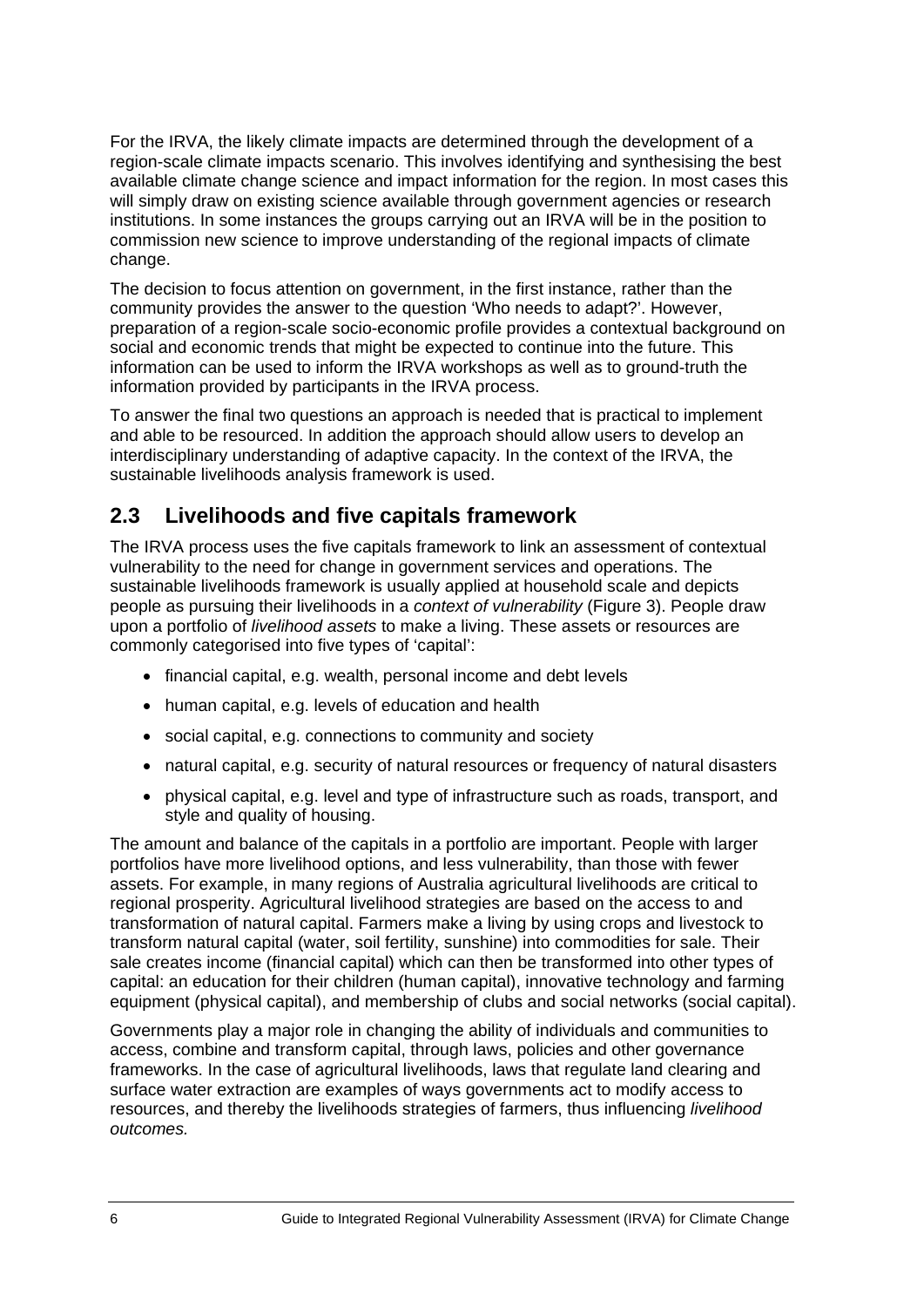

**Figure 3: The IRVA assesses regional vulnerability to climate change in the context of political, institutional, social and economic changes occurring at global, national and state scales. Adaptive capacity is considered in terms of a 'five capitals' framework. Actions to remove barriers to adaptation may include changes to transforming structures and processes or to the bundle of livelihood strategies that comprise the regional economy with reduction in climate vulnerability as a central outcome.**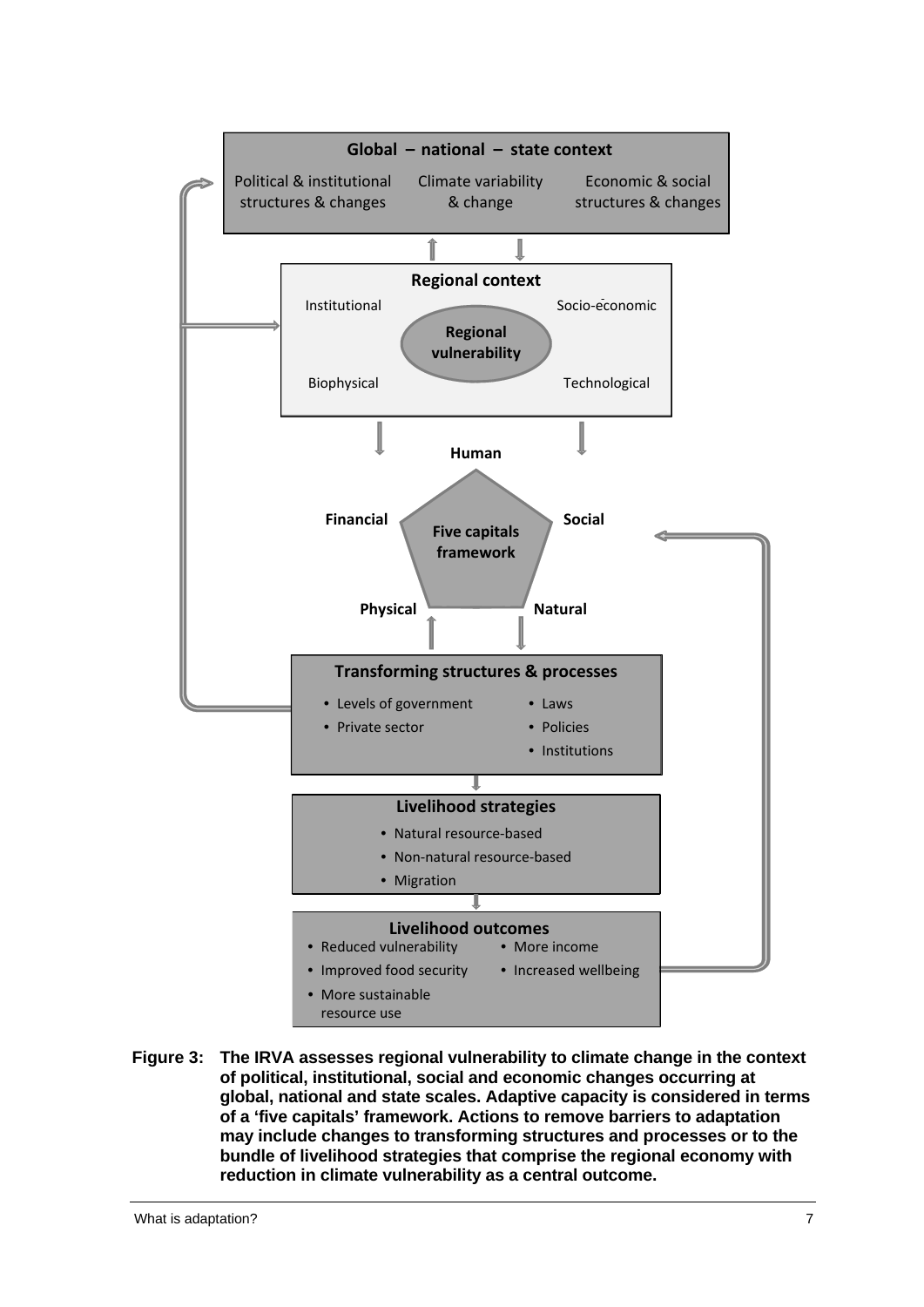The livelihoods approach can be used at a range of scales from the single household to a regional scale. Regions can be viewed as operating in a context of vulnerability; a region has a set of assets that it draws upon to support regional economic activity (businesses, industry and community livelihood strategies) which lead to outcomes in the form of regional economic security, trade with other regions, food production and security, and wealth creation. Just as with households, regions have larger and smaller asset portfolios – some are more reliant on natural resources than others; the region may support human populations of varying demography and social makeup. They are also subject to the influence of federal and state laws and institutions and have an influence on local government, regional NRM bodies, etc., which can affect strategies of resource use and the outcomes sought.



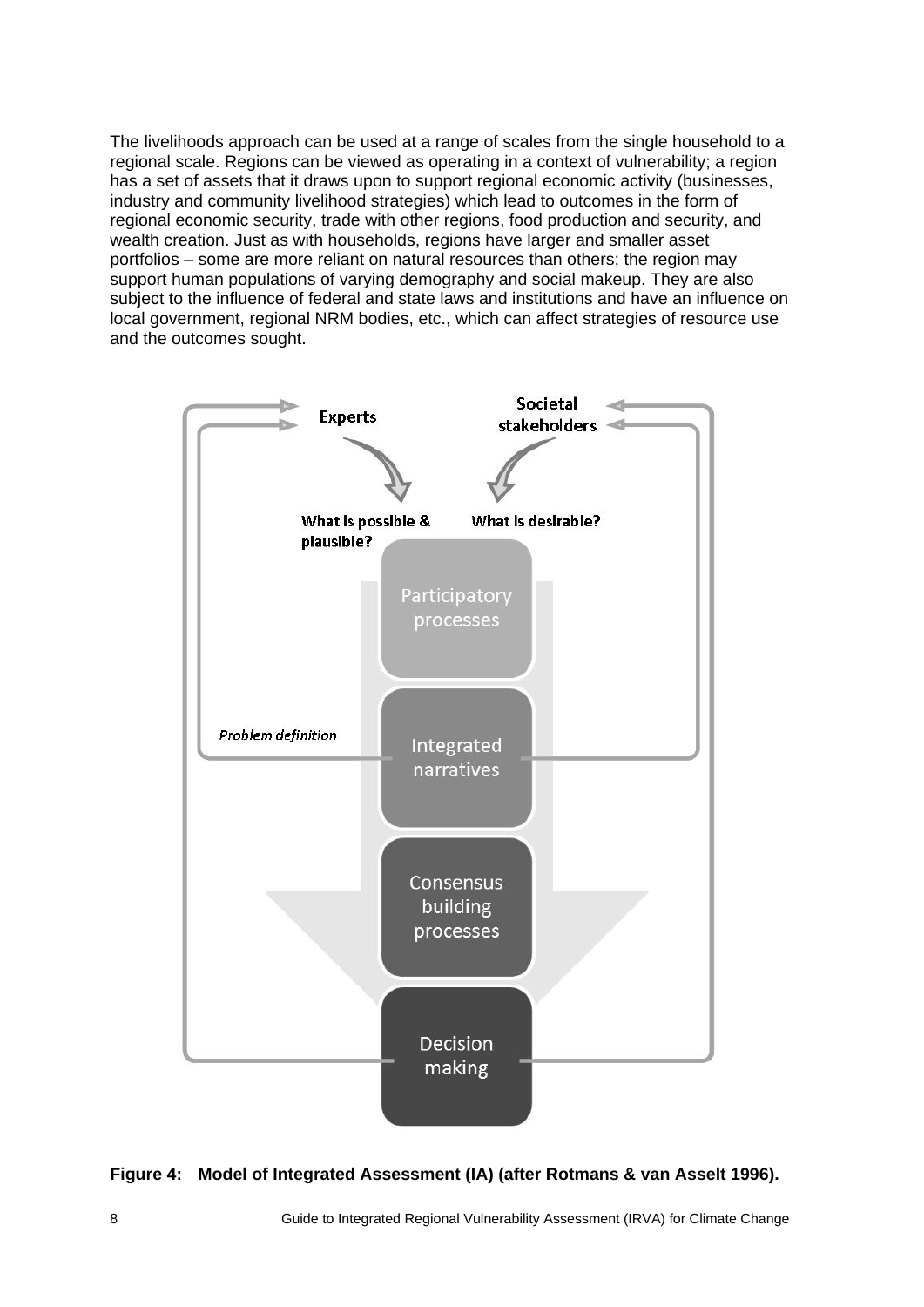# <span id="page-14-0"></span>**3 Integrated Assessment for IRVA deployment**

Integrated Assessment (IA) allows the IRVA to be deployed in practice. IA is an interdisciplinary and participatory process of combining, interpreting and communicating knowledge from diverse stakeholders. It provides new insights or a more comprehensive picture of the problem to assist policy formulation and decision-making (Figure 4). IA developed as a field of study because traditional approaches to dealing with complex problems were unable to provide solutions. The types of problems to which IA has been applied have many characteristics in common:

- they are usually difficult to clearly define
- they have many interdependencies and multiple causes
- attempted solutions may result in unforeseen consequences
- $\bullet$  they are dynamic in nature, without a clear solution and are socially complex
- they span the responsibilities of a number of organisations or institutions
- they are often characterised by chronic policy failure, and
- perhaps most importantly, each stakeholder group perceives and defines the elements of the problem from their own perspective without being aware that other stakeholders may view the problem quite differently.

### <span id="page-14-1"></span>**3.1 Stakeholder involvement – participatory processes**

The engagement of stakeholders in participatory processes is fundamental to IA because it ensures human perceptions and preferences are considered as part of policy formulation. Participatory processes facilitate the inclusion of non-scientific knowledge, values and preferences into vulnerability assessments which:

- allows for the recognition of multiple drivers beyond those related to climate, to include political, cultural, economic, institutional and technological forces
- implicitly recognises the dynamic nature of exposures, sensitivities and adaptive capacities over time
- recognises that sources of vulnerability function across scales from the individual to the global
- encourages social learning, collaboration, conflict resolution, long-term visioning, and joint planning among participants, and
- improves the quality of assessments by giving access to practical knowledge and down, science-led techniques. experience, and to a wider range of perspectives and options than purely top-

Use of participatory approaches in IRVA allows stakeholders to actively contribute to shared problem solving, rather than passively receiving information from outside experts, who may not have local understanding of the impacts of climate change. It also recognises that much of the information about current vulnerability of government operations in a region is not codified (embodied in explicit, written rules and procedures). Such information exists in the collective store of experience and tacit knowledge of public sector managers who negotiate the formal and 'shadow' systems of regional administration.

Clearly, climate change impacts and the need for adaptation will cut across the range of government activities and agencies and will present significant implications for the policies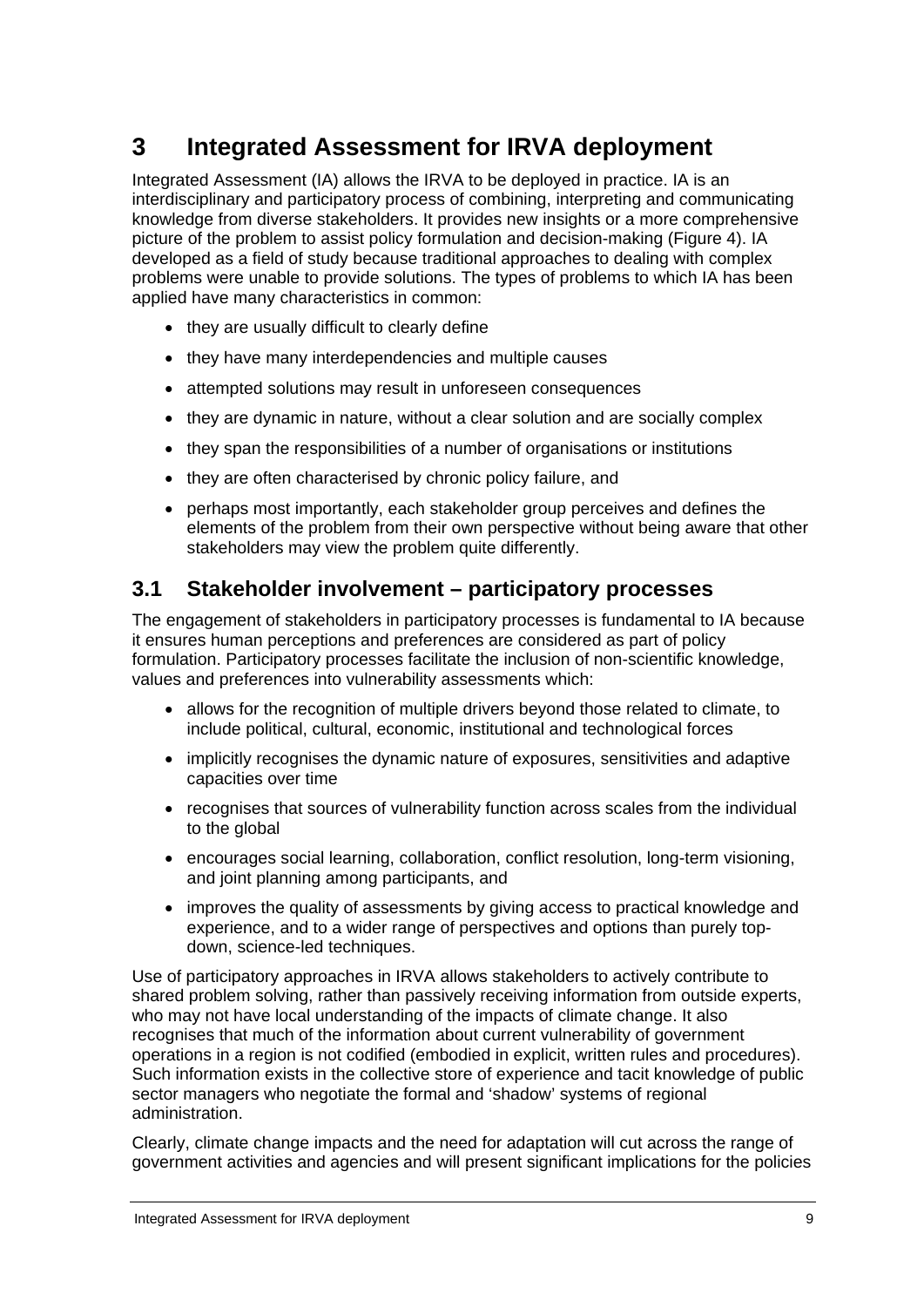and programs related to specific sectors such as health, industry, infrastructure , planning and ecosystem protection. In order to access all the necessary tacit information in a region, stakeholders in an IRVA will need to be drawn from all of these sectors. Participatory approaches encourage people to:

- share information, learn from each other, and work together to solve common problems
- change the balance of power between disciplinary experts and societal stakeholders
- generate shared understanding of problems, priorities and possibilities
- agree to achievable and sustainable change and action, and
- build the capacity of local stakeholders to initiate self-mobilised action.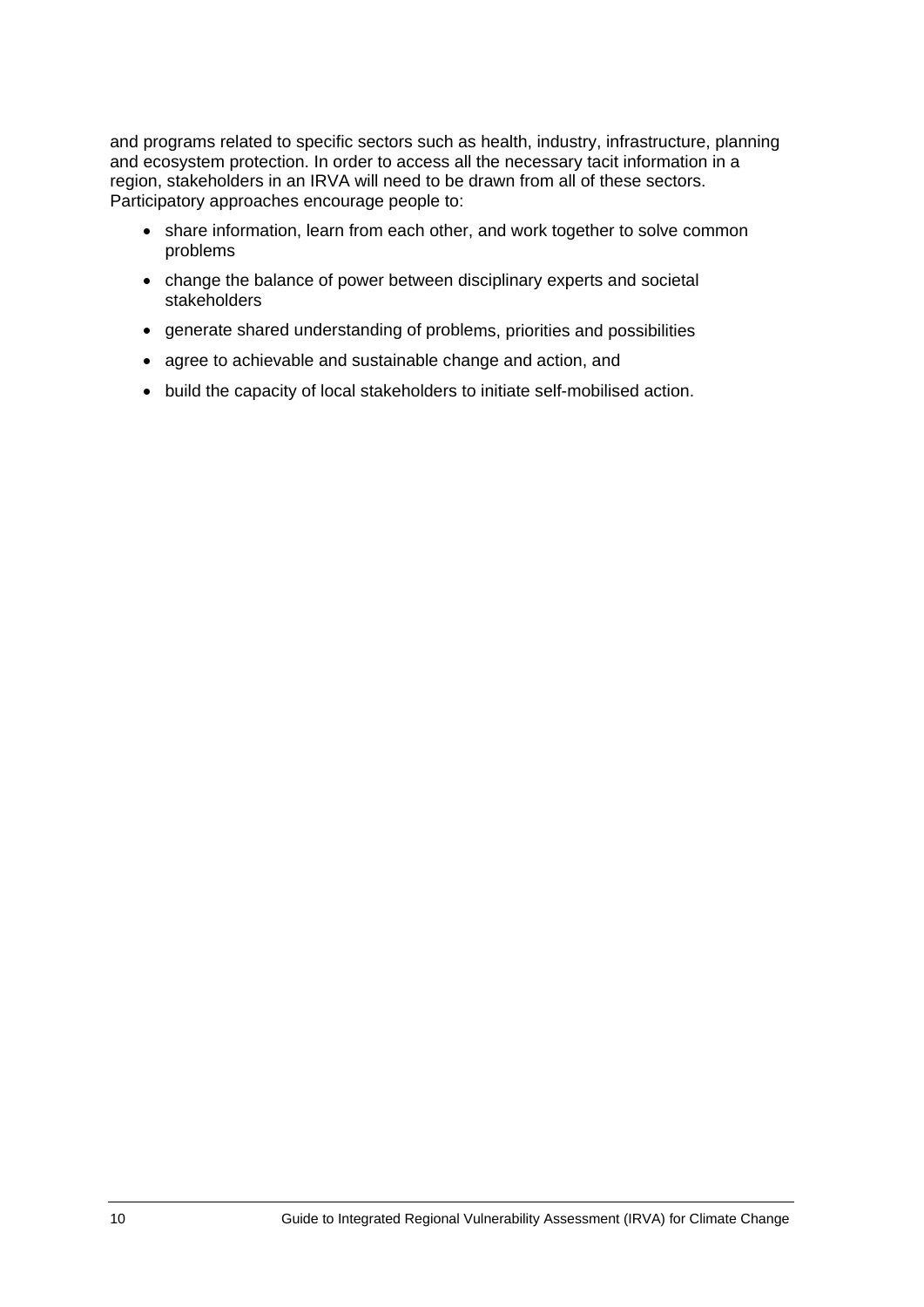## <span id="page-16-0"></span>**4 Region-scale assessment**

Recognition of the presence of interactions between local, regional and national scales and feedback loops in socio-ecological systems is important in developing adaptation driving forces for change that affect local-scale systems. Conversely, problems with localscale systems (such as deterioration in local environments and economic activities) can accumulate resulting in changes at wider scales. Adaptation responses that do not consider these interactions are less likely to be effective. strategies. Atmospheric  $CO<sub>2</sub>$  levels and global financial systems are significant global

In general, local-scale or bottom-up assessments of adaptive capacity benefit from involvement, and greater ease of communication with the community. Local-scale assessments also embody the principle of subsidiarity; that is, adaptation policies should vulnerability to climate change. reduced system complexity, more easily manageable and representative stakeholder be designed and implemented at the lowest feasible levels of organization that reduce

Critics of bottom-up approaches argue that at fine scale, the limits of resolution of climate modelling do not allow meaningful predictions of climate impacts for stakeholders to consider, and that lack of consistency in assessment methods makes difficult the identification of generalised rules and transfer of learning from one location to another.

The IRVA is therefore carried out at a regional scale as there is scale appropriate climate modelling and impact information, which allows stakeholders to identify the likely affects of these changes on local socio-economic and biophysical systems. In addition, because the IRVA uses a consistent approach, findings from individual sector- or place-based workshops can be integrated across scales. This allows regional vulnerabilities and capacity constraints to emerge. This type of analysis is termed meta-analysis, or 'analysis of analysis'. Meta-analysis accumulates and integrates local study evidence to develop generic relationships, which help inform public policy at a wider scale.

It is important to recognise that regions are not closed systems, their boundaries are 'fuzzy', subject to external influences, and communities often do not recognise administrative boundaries. Through the IRVA process external influences that might distort vulnerability assessment or change capacity to adapt can also be identified. For example, in the South East region of NSW, it was identified that the Australian Capital Territory significantly affects communities throughout the region. For the Riverina–Murray Region, the River Murray forms the border between NSW and Victoria. Laws and regulations commonly vary between states, and communities on either side of the border are likely, where possible, to exploit such administrative differences.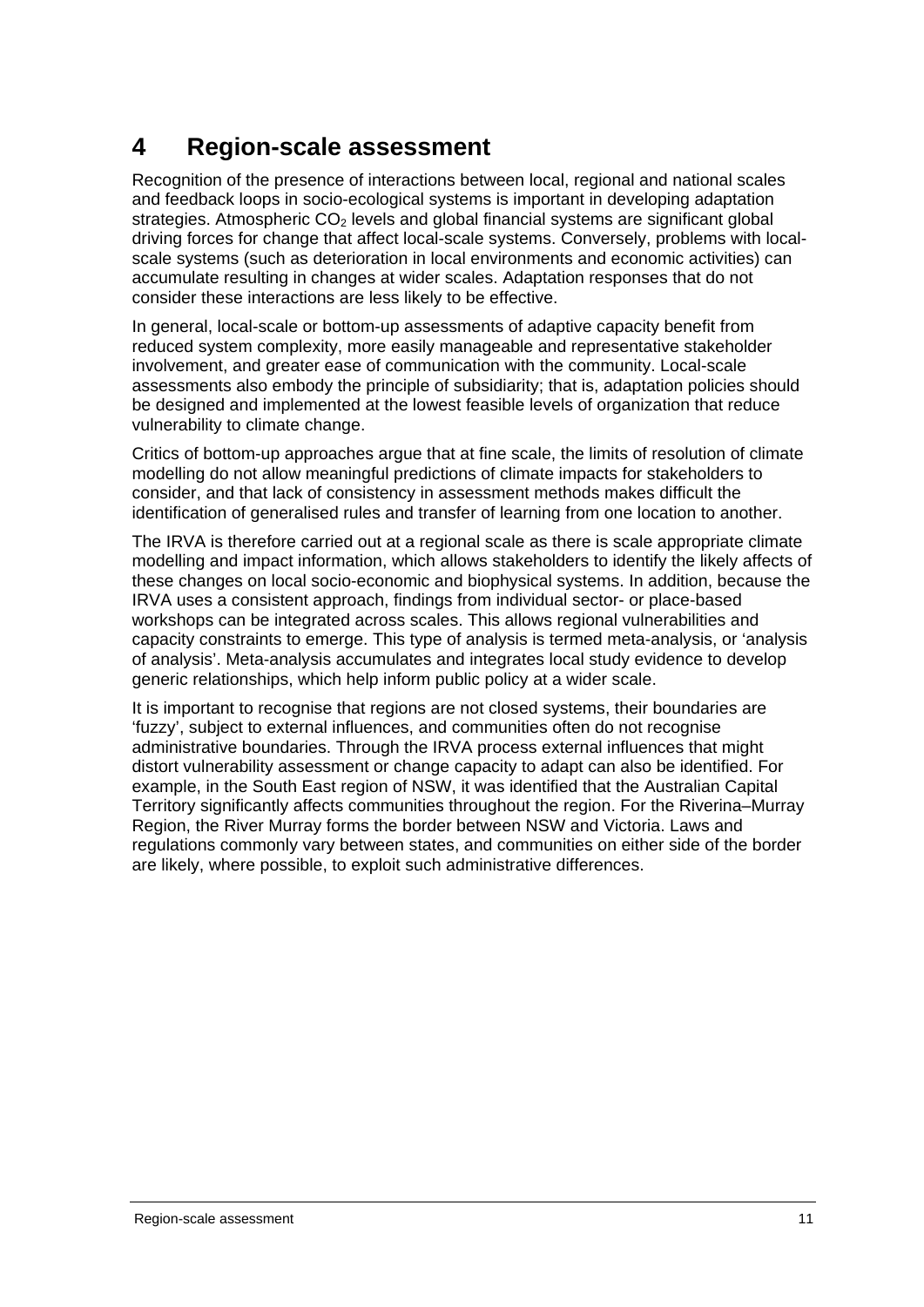# <span id="page-17-0"></span>**Part 2: A step-by-step IRVA guide**

The IRVA process (Figure 5) consists of a number of distinct stages:

- 1. alignment of assessment scale and project governance
- 2. information collection quantitative and qualitative via participatory workshops
- 3. presenting the results.



**Figure 5: The steps in the IRVA process involve collecting quantitative information on regional context and, through participatory workshops with regional stakeholders, identifying key regional vulnerabilities, an understanding of adaptive constraints and opportunities, and a set of suggested collective actions to build capacity that can be developed into a regional adaptation plan.**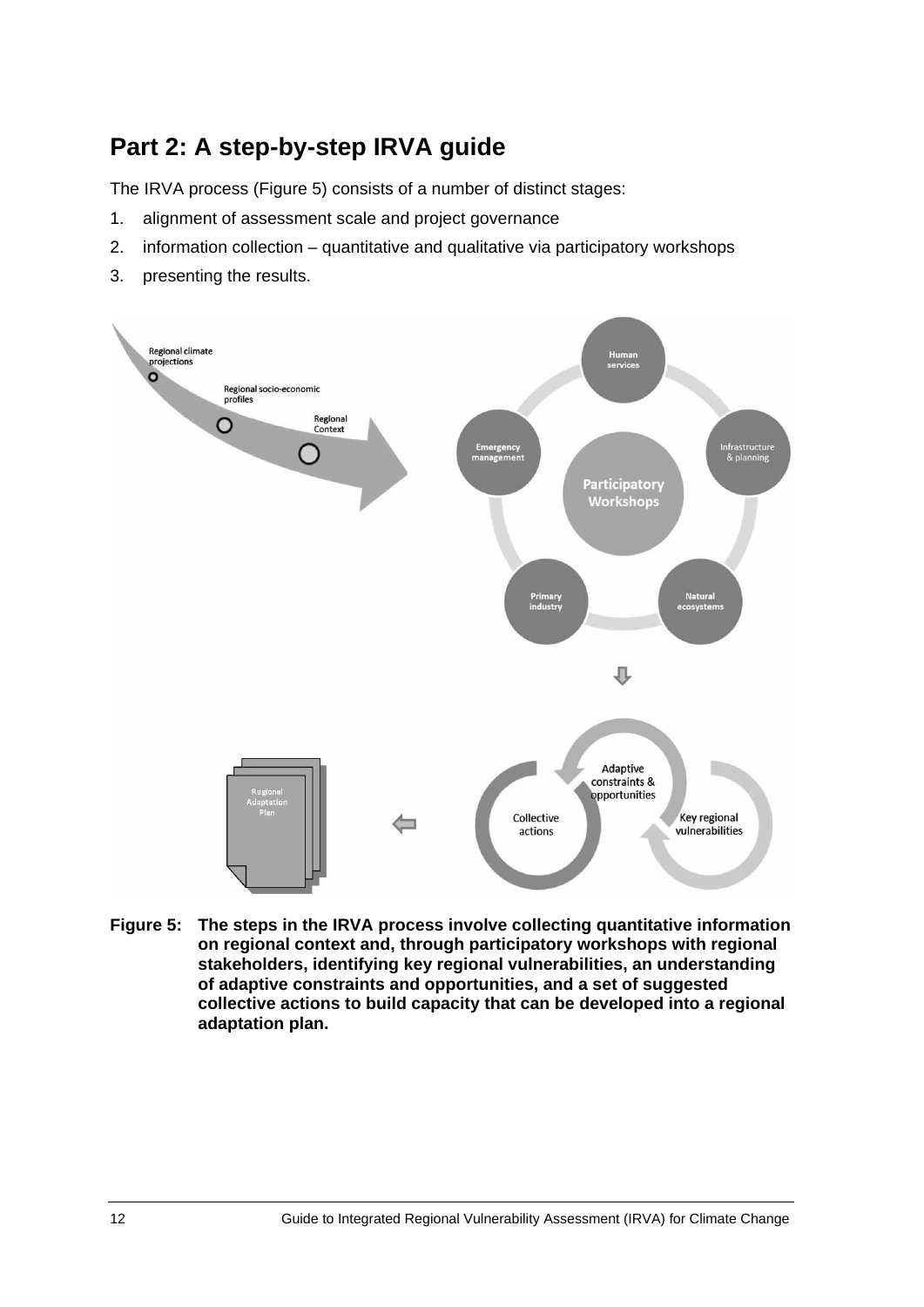## <span id="page-18-0"></span>**5 Alignment of assessment scale and project governance**

The IRVA focuses on a regional scale of assessment and hence requires a steering committee that matches this scope. The steering committee provides project governance, reports to support the information-gathering process. In the South East IRVA the assessment was focused on the region as defined by the NSW Department of Premier and Cabinet (DPC). Within the region DPC convened a committee of the key agency managers, the Regional Manager's Network (RMN), and this network formed the steering committee for the IRVA. However, regions are often imprecisely defined and may be located within or may span administrative boundaries, and it is important to consider this when establishing the membership of the steering committee, as well as when deciding who should participate in the workshops. assists in engagement with regional stakeholders, and identifies any relevant existing

A regional steering committee has the local knowledge required to identify significant sources of difference within the region that may lead to separate consideration of some climate impacts on sub-regions. For example, the South East Region of NSW was subdivided into coastal, alpine and tablelands sub-regions for assessment of vulnerability due to the variations in landscapes, socio-economic profiles and industries at the subregion scale.

### **TIP – Regions differ from national averages**

Regional populations vary considerably in their cultural make-up. Such differences are rarely accounted for in the published statistics that report national averages based on demographic groupings. However, understanding differences between 'cultures', such as urban versus rural communities, small towns versus larger centres, indigenous versus migrant populations or even graziers versus farmers, can reveal 'hooks' that are of interest and meaning only to the regional population and help in the design of communication strategies that can resonate with particular audiences.

A regional project steering committee is also required to identify the priority sectors, which:

- reflect planning and governance structures within the region
- form the topic areas that the workshops are based around, and
- define who is invited to the workshops.

These sectors may include tourism, water, primary industries, human settlements, emergency management, human health, infrastructure, natural landscapes or others.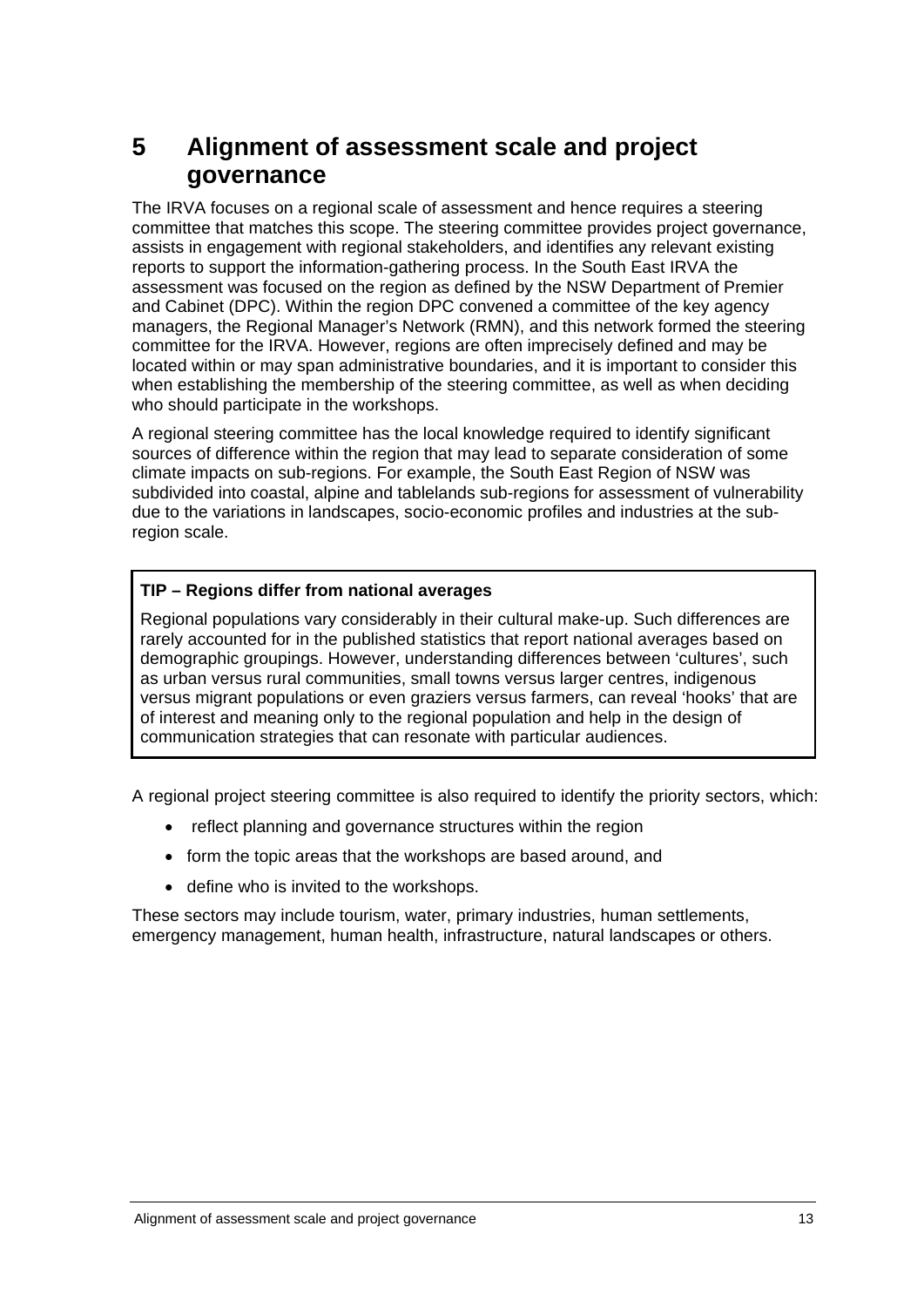# <span id="page-19-0"></span>**6 Information collection**

## <span id="page-19-1"></span>**6.1 Quantitative information**

instances where the future is uncertain, such as in the case of climate change where the Collecting reliable, up-to-date climate change projections, impact information, and socioeconomic data is the first step in developing a regional scenario. Scenarios can be used in timing and extent of impacts are not well characterised. A scenario is a possible future, which is used to investigate the potential consequences of climate change and discuss possible action to counteract these consequences.

assessment, including physical, ecological and socio-economic impacts of climate change, change and socio-economic information was based primarily on the NSW Climate Impact Profile (DECCW 2010) and census data (ABS 2012). This information was supplemented Scenarios represent many of the major driving forces that inform a vulnerability and socio-economic trends. For the IRVA, collection and synthesis of regional climate with regional socio-economic research, demographic data and other peer reviewed scientific research where available. These sources were synthesised into a regional scenario emphasising the trends of changes. This synthesised scenario was supplied to workshop participants to inform the qualitative information-gathering processes.

### **TIP – Dealing with climate scepticism**

Being a climate sceptic does not preclude participation in vulnerability assessment that might be affected by any number of system shocks, climate change being just one. because there is no need for consensus on the cause of the changes – most people agree that some change is or has occurred even if they disagree about the permanence or cause of change. The focus of the assessment is on current regional vulnerability

#### <span id="page-19-2"></span>**6 .2 Qualitative information**

The IRVA employs stakeholder workshops to collect a range of qualitative information about the vulnerability of a region. One of the issues to address in climate change vulnerability assessment within government are differences in sectors':

- way of thinking about vulnerability
- extent of consideration of climate change, and
- degree of incorporation of climate variability in existing planning.

To address these issues, the first round of workshops in the IRVA consider vulnerability agriculture and small business). This approach: within sectors or sector groups (e.g. a regional 'industry sector' might include tourism,

- allows groups with similar understandings of vulnerability to work together initially
- minimises the variation in the extent to which different stakeholders have considered climate change and included it in existing agency forward planning, and
- ensures that more advanced sectors do not dominate discussions.

For each sector workshop, stakeholders from a variety of organisations within that sector should be invited to attend.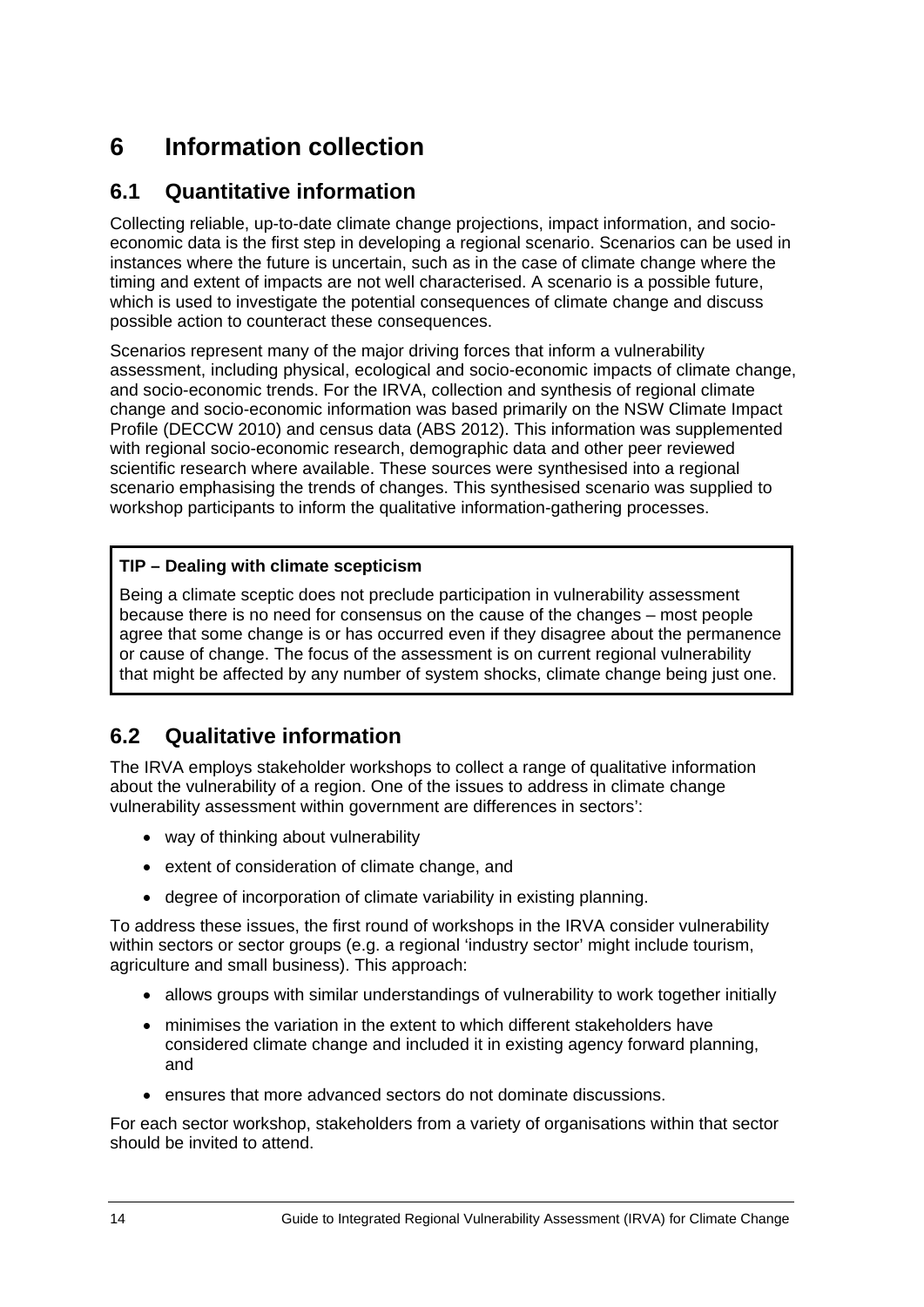### **TIP – Mix and number of participants**

Involve participants from different levels i n organisational hierarchies and mix local and state government representatives - there is a risk that mixing senior with more junior staff can stifle openness. However, the use of anonymous audience response metering can overcome this. Furthermore, there is usually considerable consensus about regional vulnerability, participants are often pleased to have an avenue to voice their opinion, and are generally united in their dissatisfaction with top-down decision-making.

determine the ideal number of participants. In practice, the practicalities involved in facilitating the semi-structured interview process for adaptive capacity will probably limit Issues such as the size of the venue and the size and skills of the facilitation team the number of participants to not more than 20.

The key element of the workshops is the use of participatory approaches, which allow stakeholders to actively contribute to problem solving. However, if there is poor facilitation, participants' views are misrepresented, or participants feel uncomfortable with the pro cess, participatory approaches will fail and damage future opportunities for engagement.

The IRVA employs a number of different techniques in sector workshops includin g formal presentations by recognised regional experts, real-time surveys to track understanding, visualisation for climate impact analysis, and group semi-structured interviews for adaptive c apacity assessment.

Participants are asked to consider impacts of climate change on their sector over the next 4 0 years (that is, until the year 2050) and the potential for interaction or 'flow-on' of im pacts among sectors. Note that cross-sectoral integration of findings follows, once s ectoral analysis is completed. A generic agenda for a sector workshop is included in A ppendix 1 – Indicative sector workshop agenda.

### **6.2.1 Regional expert presentations**

Workshops should include presentations by the facilitation team to explain the aims of and thinking, vulnerability and adaptive capacity, set expectations for the outcomes of the day, and explain how the information gathered will be used in the overall analysis. A sector background briefing from a recognised regional expert can provide information on the state of that sector in the region and how climate change may affect that sector. A regional expert may be an academic at a local university, a locally-based agency scientist approaches employed in the IRVA. These presentations should introduce systems or a regional manager with previous experience in climate change planning.

### **TIP – Alternate presenters**

Keep things interesting for participants by alternating presenters and interspersing formal presentations with data collection and networking opportunities.

### **6.2.2 Real-time surveys**

Inexpensive audience response systems (such as those that use radio frequency controlled key pads) provide instant feedback during the workshops. Questions can be surveys to compare the before and after levels of participants' knowledge and understanding of climate change science and the likely impacts on their role, organisation  $T$  inserted into MS PowerPoint<sup> $TM$ </sup> presentations to anonymously survey participants and instantly report the results back to the group. These devices allow pre- and post-workshop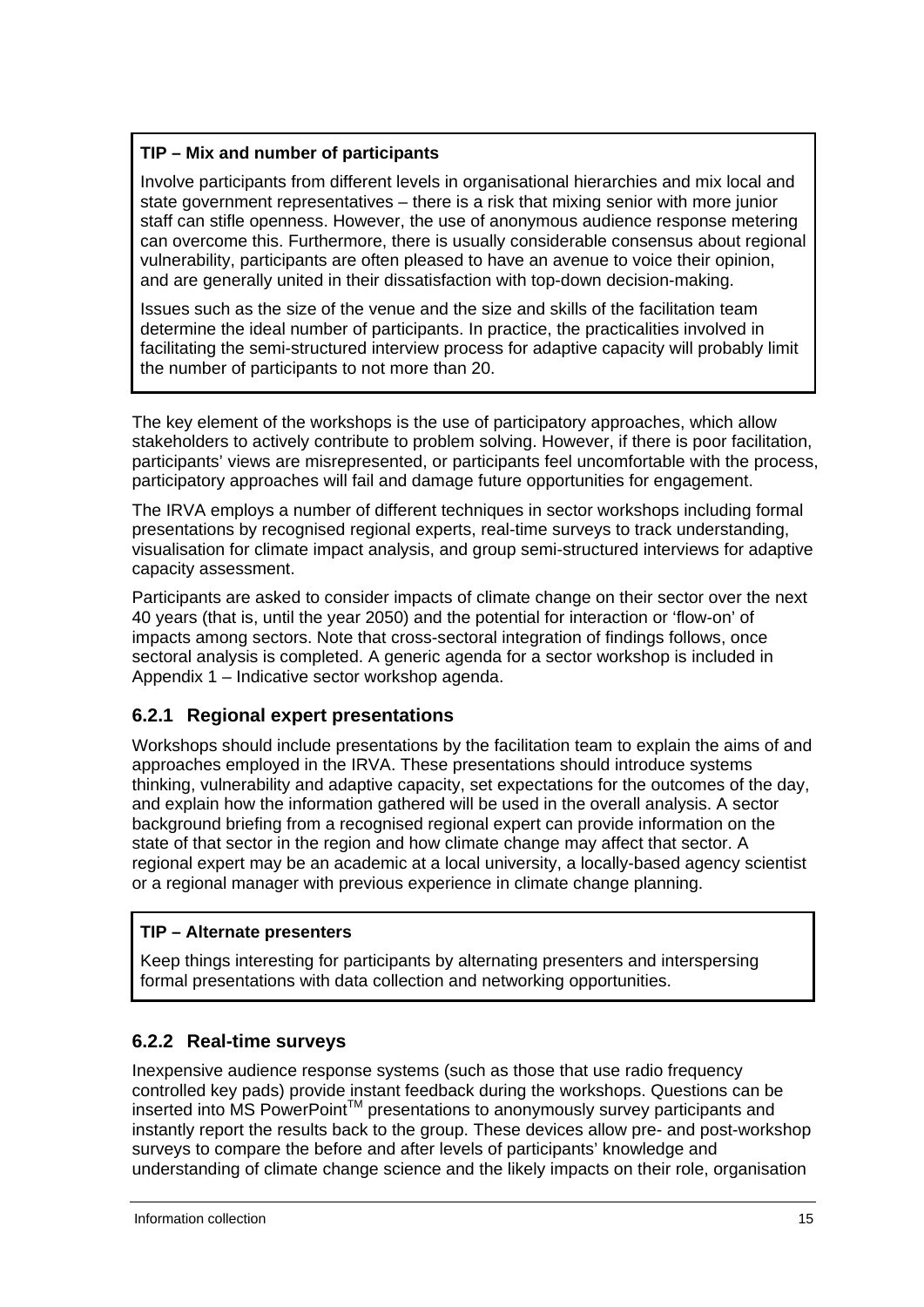and sector. From these data, differences between sectors and locations can be assessed. The data can also be used to gauge the extent of social learning that occurs during the w orkshops. Some 'ice-breaker' exercises can be incorporated into the workshops to familiarise participants with the use of key pads. Figure 6 is an example of a survey slide u sed in the IRVA.



Figure 6: An example survey slide asking participants to rate their knowledge of **climate change.** 

### **6.2.3 Visualisation of climate impacts**

These approaches broaden the engagement of participants, draw on a wider range of participant skills and develop a richer picture of climate impacts on local systems. The IRVA engages stakeholders in the construction of network diagrams that illustrate impacts p athways of the major climate drivers for the region. In recent years participatory approaches have increasingly incorporated diagram construction, visualisations and even artwork to supplement interviews and discussions.

An influence or network diagram is a simplified version of a system of interrelated parts (Figure 7). It provides a tool for workshop participants to visualise as a 'chain of events' the direct and indirect impacts of climate change on their sector. Participants are told several key climate trends, likely to be experienced in their region. These are not detailed projections, but focused on the direction and likely intensity of the changes, for example: Participants are then asked to discuss and record how these climate drivers could impact increasing temperatures, declining average rainfall, or changes to rainfall seasonality. their sector. They should consider direct impacts, where the change in climate would result in an immediate change to their sector, as well as indirect impacts, where the change in climate would affect their sector via its interaction with another system.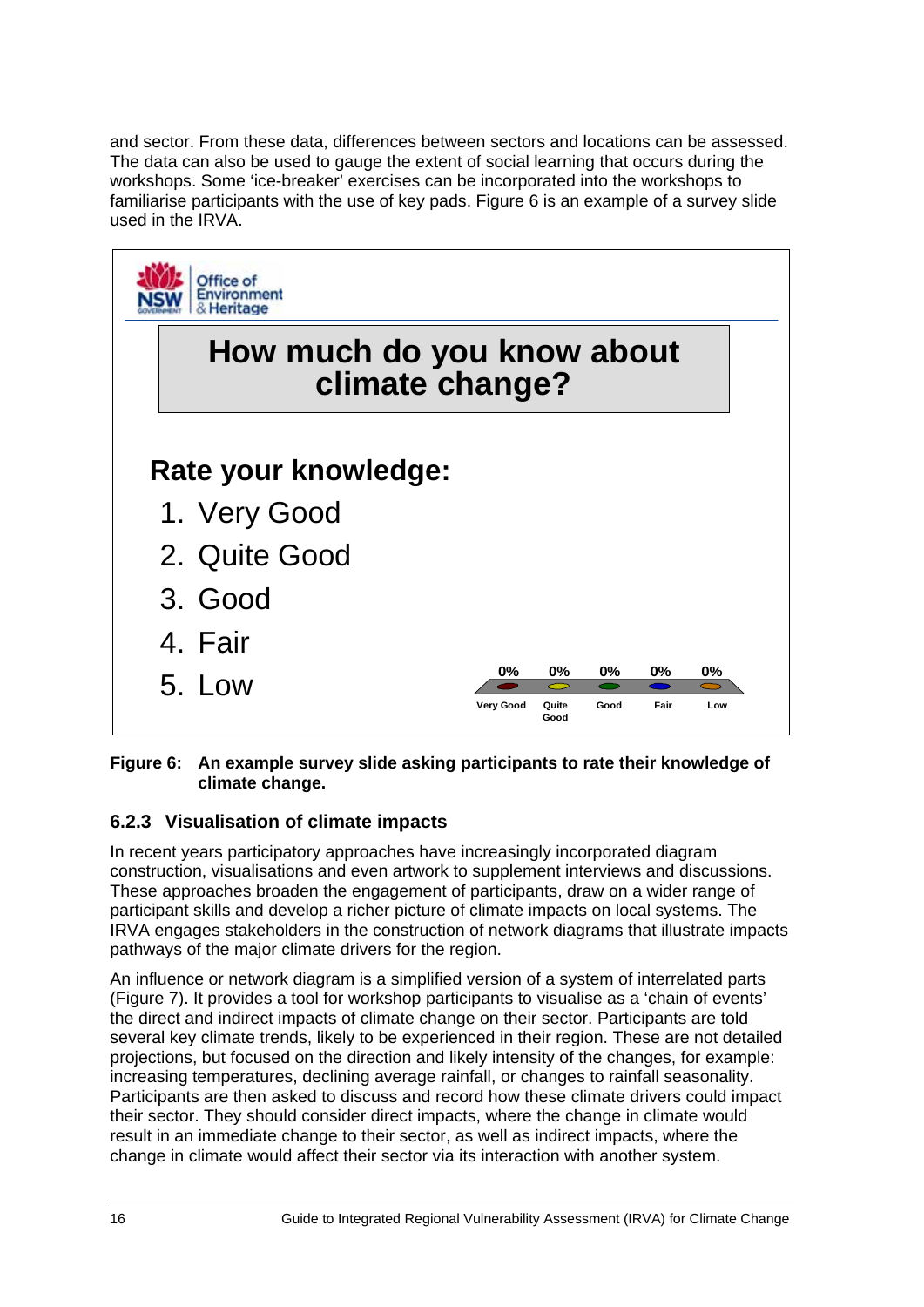

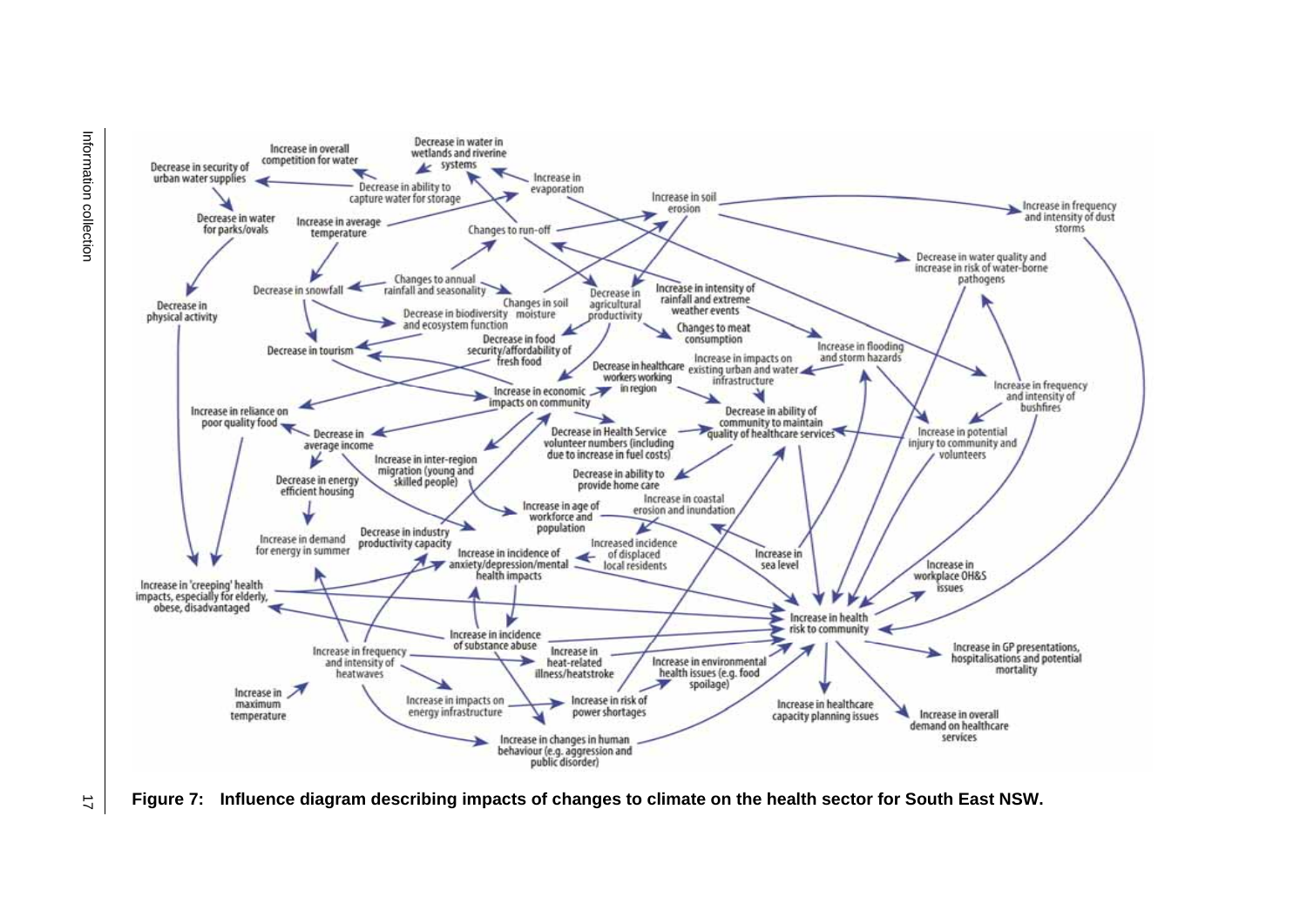Where participants are drawn from a group of related sectors, multiple influence diagrams can be constructed in separate 'break-out' groups that represent particular systems of interest. For example, impacts on roads could be considered separately from those on water infrastructure. Each group can then view the other subsystem diagrams to better understand the region in terms of a larger system of interrelated parts. In practice, there is likely to be considerable connection between these subsystems and the diagrams can be merged into a single diagram at a later stage.

### **TIP – Acceptance of qualitative methods**

Qualitative (descriptive) research methods such as those used in the IRVA rely on transcripts and/or observations as raw data, rather than quantitative (mathematical) measurements. Participatory research is often referred to as 'purely subjective' observations. It is implied that rigour and accuracy are scarified in using such methods, and that the findings are informal and somehow inferior. Qualitative research is assessed for validity using four criteria:

- $\bullet$  internal validity confidence in the truth of the findings
- $\bullet$  external validity application of the findings to other contexts and with other groups of people
- $\bullet$  reliability the repeatability of the findings if the process were replicated, and
- objectivity exclusion of biases, motivations and perspectives of the investigators.

A similar set of criteria for establishing trustworthiness of participatory findings has been identified, which includes:

- trust and rapport between participants and investigators
- a full understanding of context by investigators
- triangulation of sources, methods and investigators
- participant checking of findings
- peer review
- increased awareness by participants of their own and other people's circumstances, and
- reports that are rich descriptions of complex reality and that capture people's personal perspectives and experiences, and that provide a prompt for action.

### **6.2.4 Group semi-structured interviews**

Semi-structured interviews are guided conversations that combine a fixed set of open questions (questions that prompt discussion) with the opportunity for the interviewer to explore new insights as they arise out of the discussion. Sensitive interviewing and active listening skills are essential for semi-structured interviewing. These skills ensure that everyone has an equal opportunity to participate, each person's contribution is valued, and, different points are explored. Techniques are best learned through practice and constructive feedback from colleagues.

In contrast to structured questionnaires or surveys, semi-structured interviews do not limit respondents to pre-determined answers. They are an ideal for exploring 'when' and 'where' climate will impact on local systems, as well as 'how' and 'why'.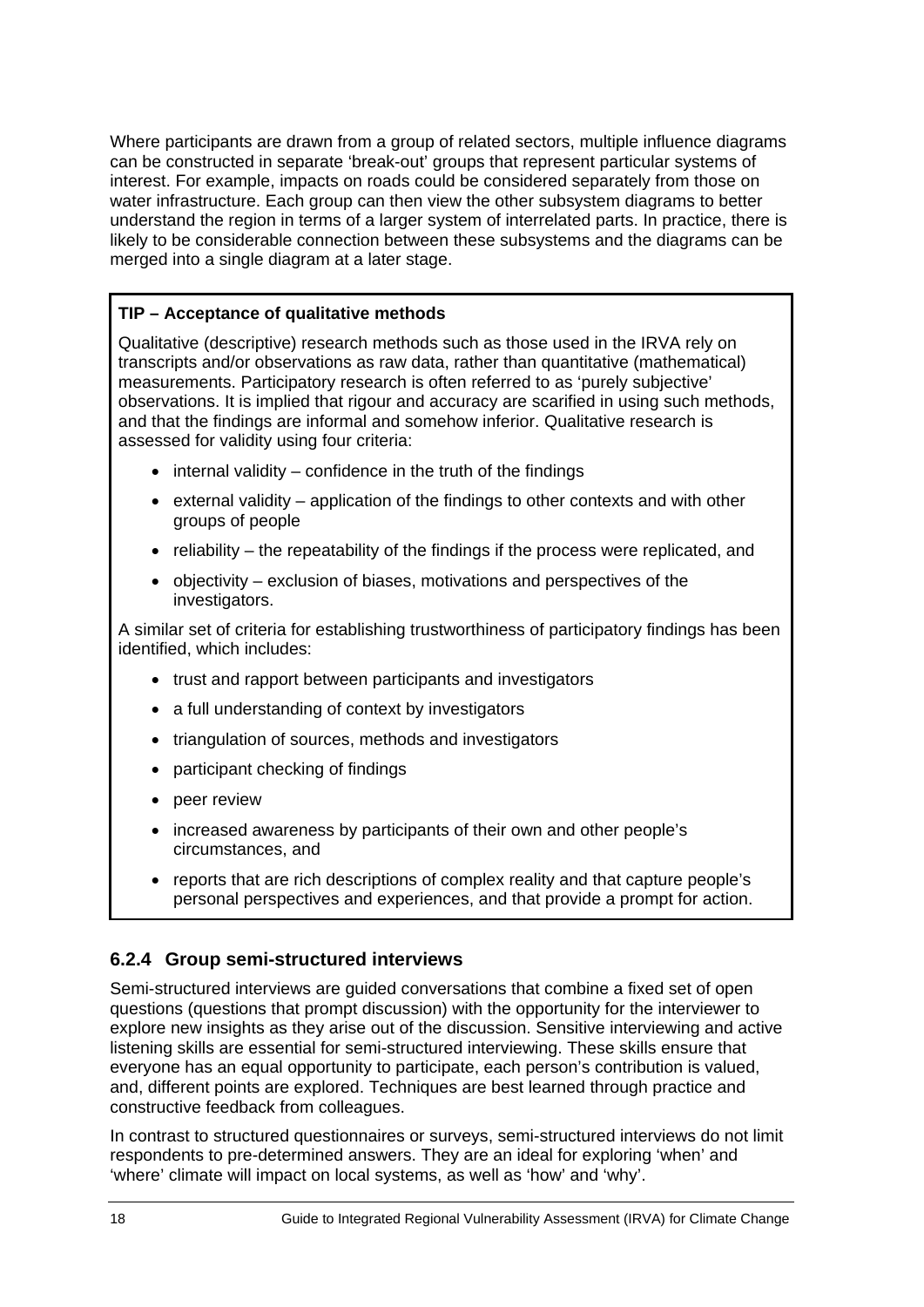The IRVA uses semi-structured interview techniques within the sector workshops to explore indicators of adaptive capacity, barriers to adaptation and suggested actions to build capacity. In light of the likely effects of climate change on the region (identified from discussion of background synthesis reports and construction of sector influence diagram s), participants are asked to consider three open questions:

- 1. What must change for your sector to service the community and why? (adaptive capacity indicators)
- 2. What is needed to enable change? (capacity constraints to action and potential opportunities), and
- 3 . Where is change needed most/least? (spatial heterogeneity of adaptation).

T hese three questions are discussed for each of the five capitals (human, social, natural, p hysical, financial) to identify qualitative indicators of adaptive capacity. The use of the f ive capitals framework provides consistency across the sector workshops, which allows t he narratives of change to be analysed across sectors at a range of scales. In practice, in a particular discussion, participants will range across several of the capitals and multiple temporal and spatial scales. This demonstrates the complex and interconnected nature of vulnerability and adaptation. The interviewer needs to recognise where discussion has moved to identify indicators relevant to other capitals or issues that should be 'parked' and used as prompts at a later stage in the discussion.

### **TIP – Make-up of facilitation team**

experienced, professional, multi-disciplinary and balanced in age, gender and regional experience, to ensure the team can engage with a broad range of participants. Regional workshop participants often view facilitation teams from 'head office' in an urban centre with justifiable scepticism. A good facilitation team needs to be

The adaptive capacity sessions can stimulate detailed, intens e discussion of longstanding local issues that contribute to regional vulnerability. Workshops need to minimise interruptions to the discussion by ensuring sufficient time is allocated and there is some flexibility in the agenda.

In addition to a written record of the session, a backup audio recording is advisable. This allows verification of the interpretations of the information provided in IRVA reporting. Permission from the group should always be sought before recording, stressing that comments will remain anonymous and the recordings will only be used to verify written records and for no other purpose.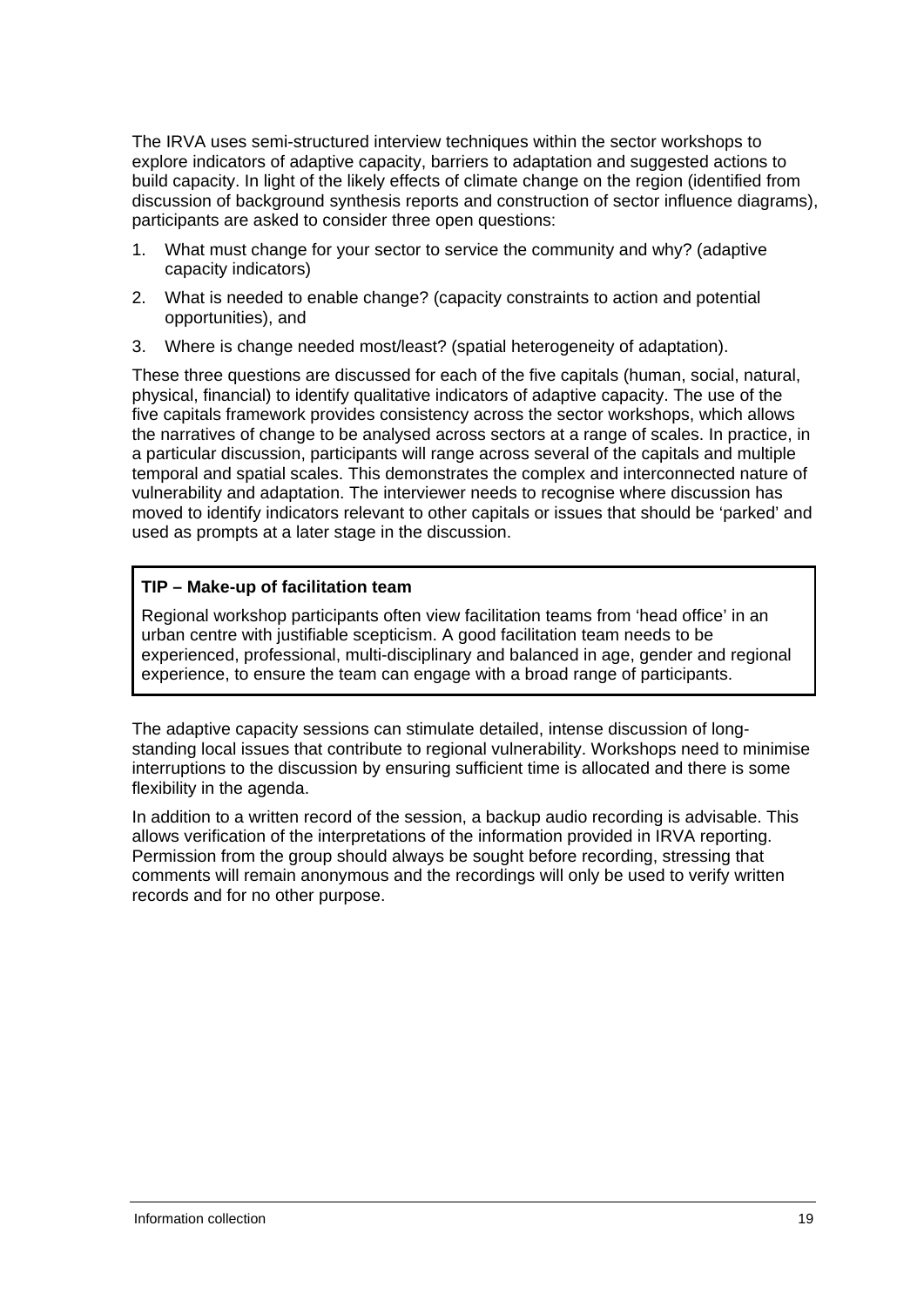# <span id="page-25-0"></span>**7 Analysing information**

## <span id="page-25-1"></span>**7.1 Sector reporting**

Following each sector-based workshop, brief reports can be written that include:

- a description of the project and its aims
- the agencies represented
- the sector impact diagram, and
- a table of the indicators of adaptive capacity, the narrative of their significance and suggested actions to build capacity.

Impact diagrams generated for multiple subsystems in workshop break-out groups should Other indicators may be included within an overarching indicator or separated into several be combined to form a single sector diagram. Indicators of capacity may need to be moved from their original point in the discussion to another capital that is more suitable. indicators to ensure the appropriate emphasis on important themes. These reports can be sent to participants to check that they accurately reflect the findings of the workshop.

## <span id="page-25-2"></span>**7.2 Regional integration**

### **7.2.1 Identifying key regional vulnerabilities with thematic analysis**

Integrating qualitative data is not a simple task. Social scientists frequently use software tools to code and analyse the type of information that is produced by qualitative and mixed m ethods research such as the IRVA. These tools allow the collection, organisation and analysis of information from interviews, focus group discussions, surveys and audio recordings. However, analysing the data generated by the IRVA is easier because it is structured during the collection process. The use of the five capitals framework to guide and organise the discussion of adaptive capacity facilitates basic thematic analysis. For the IRVA, thematic analysis provides a method for identifying and reporting recurring themes across sector data to develop a regional story that is rich in detail.

Being familiar with the data is an important part of thematic analysis. It is best that someone who was involved in the workshops performs the analysis, as they will be familiar with any themes that emerged consistently through the discussions.

The first step of thematic analysis is to set up a 'chequer-board' that displays the capacity board of hypothetical indicators categorised by capital for five typical sectors. From the chequer-board and familiarity with the data, various aspects of 'water' emerge as a recurring theme that links several sectors. In Table 1, the indicators related to the water theme appear across all sectors and within natural and physical capitals. They are shown as white text on black squares. indicators from each of the sector workshops in a single table. Table 1 shows a chequer-

Next, the narratives of importance attached to other indicators are examined to see if they relate to the water theme. An effective way to interrogate the indicator narratives is to search for 'water' using word processing software. In this example, some aspect of water was discussed in relation to a further 23 indicators (shown as bold text in the Table 1) that ranged across all sectors and capitals. Preliminary construction of a regional narrative for the water theme can be achieved simply by extracting the text related to the theme from each of the sector reports into another document.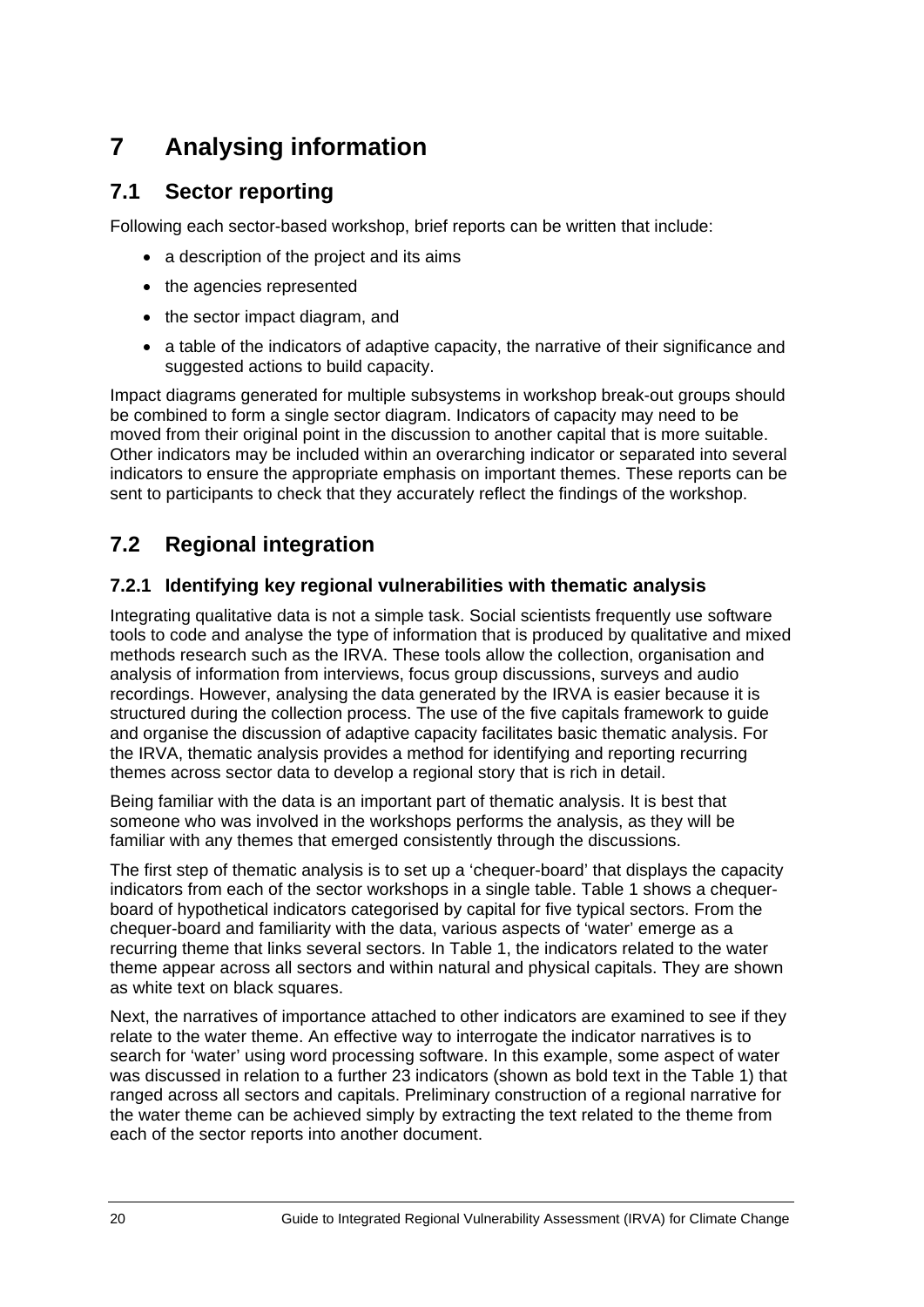|                            | Settlements &<br>infrastructure                         | <b>Natural landscapes</b>             | <b>Industry</b>                           | <b>Human settlements</b>                                  | <b>Emergency</b><br>management                        |
|----------------------------|---------------------------------------------------------|---------------------------------------|-------------------------------------------|-----------------------------------------------------------|-------------------------------------------------------|
| Human                      | <b>Attract &amp; retain</b><br>skilled<br>professionals | Adaptive regional<br>communities      | Knowledge gaps                            | Attract & retain<br>skilled professionals                 | Skill levels of staff,<br>volunteers and<br>community |
|                            | Demographic<br>change                                   | Regional<br>knowledge base            | A case for change                         | Human resources<br>surge capacity                         | Declining human<br>resources                          |
|                            | Community attitudes                                     | Demographic<br>change                 | <b>Diminishing skills</b><br>base         | Chronic disease                                           | Demographic<br>change                                 |
|                            |                                                         | Belief in CC                          | Demographic<br>change                     | Regional training                                         |                                                       |
|                            | Strong regional<br>networks                             | Regional networks                     | Regional networks                         | Community attitude<br>to service delivery<br>model change | Volunteerism                                          |
| Social                     | Top-down, uniform<br>policies                           | Government<br>administrative churn    | Research linkages                         | Social networks &<br>cohesion                             | Councils & LEPs                                       |
|                            | <b>Cross-border</b><br>cooperation                      | <b>Local community</b><br>decline     | <b>Regional identity</b>                  | New regional<br>partnerships                              | Sharing of resources                                  |
|                            | Government<br>restructures                              |                                       | Government-<br>community<br>relationships |                                                           | <b>Networks</b>                                       |
|                            | Water                                                   | Landscape<br>connectivity             | Water                                     | Ability to service<br>remote areas                        | Changed<br>seasonality of<br>rainfall & storms        |
| Natural                    | <b>Murray-Darling</b><br>food bowl                      | Land use options                      | Nature-based<br>tourism                   | <b>Water-related</b><br>health issues                     | <b>Changing water</b><br>courses                      |
|                            | Land-use change                                         | <b>Regional river</b><br>systems      | Soil-landscape<br>information             | Connection to land                                        | Water access &<br>storage                             |
|                            | Dam management                                          | Water<br>infrastructure               | Water delivery and<br>storage             | Telecommunications                                        | <b>Utilities &amp; critical</b><br>infrastructure     |
|                            | <b>Sustainable</b><br>regional<br>infrastructure        | Urban waste<br>disposal               | Grain handling &<br>storage               | Ageing<br>infrastructure                                  | Telecommunications                                    |
| <u>cal</u><br><b>Physi</b> | Innovation                                              | Transport<br>infrastructure           | Transport<br>infrastructure               | <b>Transport links</b>                                    | Mitigation<br>infrastructure                          |
|                            |                                                         | High speed internet                   | High speed internet                       | Housing                                                   | Fire fighting<br>equipment                            |
|                            |                                                         |                                       | Private housing<br>stock                  | Equipment & IT                                            |                                                       |
| Financial                  | Local government<br>funding base                        | Requirements of<br>funding bodies     | Banks & the regional<br>economy           | Funding models                                            | Budgets restricted or<br>declining                    |
|                            | Incentives for<br>adaptation                            | Agriculture & the<br>regional economy | <b>Agricultural</b><br>adjustment         | <b>Events not</b><br>triggering financial<br>relief       | <b>Trigger points for</b><br>emergency<br>declaration |
|                            | Carbon<br>sequestration<br>payments                     | Local government<br>funding model     | Viability of local<br>governments         | Funds for equipment<br>& IT development                   | Disaster relief<br>funding model                      |
|                            | Regional<br>investment                                  | Corporate funding                     | Investment in social<br>capital           |                                                           | Insurance                                             |

## **Table 1: Chequer-board of cross-sector linkages among adaptive capacity indicators**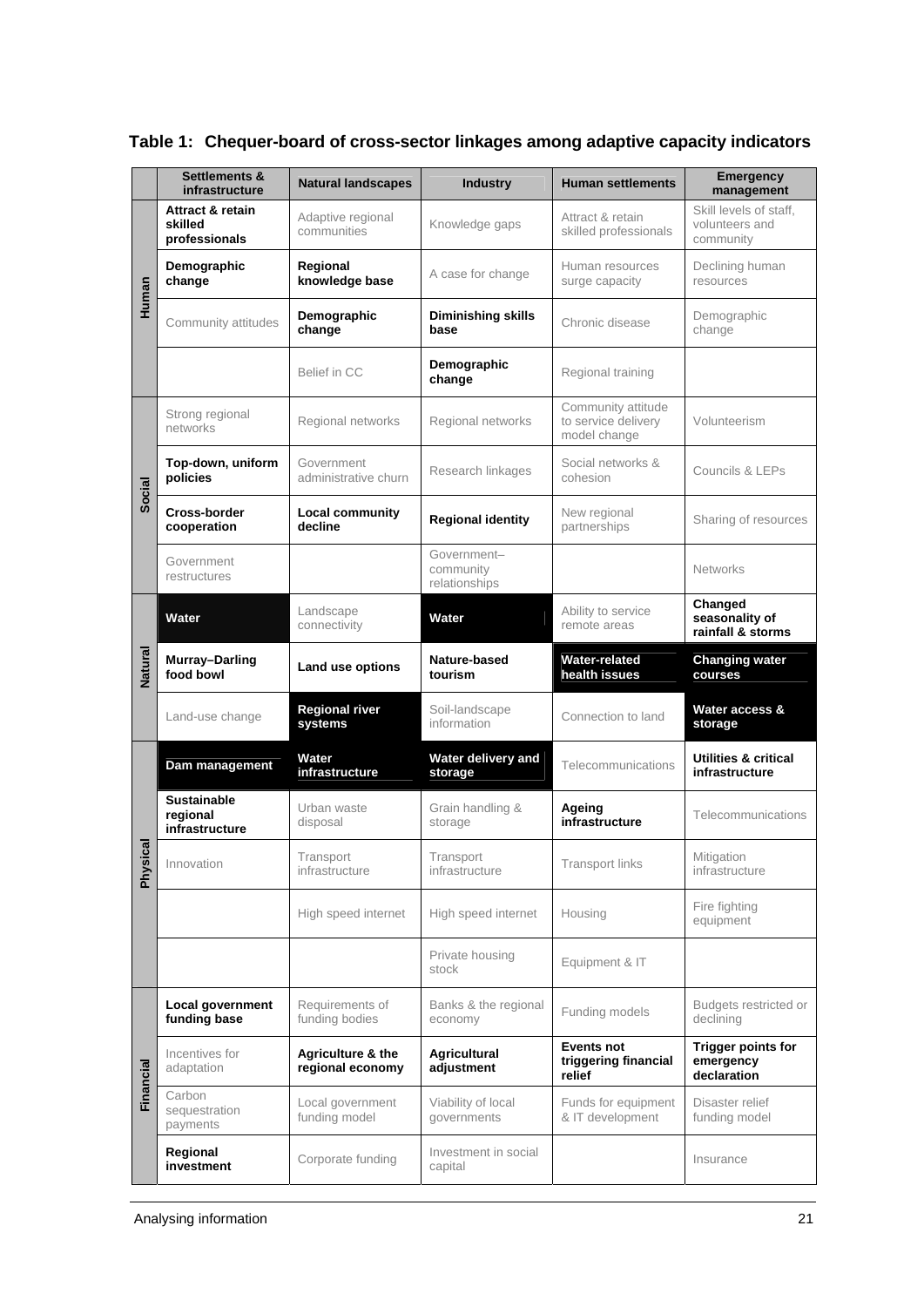There are no rules to determine in how many indicators or how frequently a theme should appear in indicator narratives for it to be considered a theme. Table 2 presents the elements of each sector's expression of the importance of water to the region extracted from capacity indicator narratives. Identifying common threads across sectors contributes to the evidence that water is a key regional theme. For example, in Table 2 water is mentioned by a number of sectors as a source of community conflict and a driver of regional prosperity.

| <b>Sector</b>                   | <b>Water</b>                                                                                                                                                                                                                                                                              |
|---------------------------------|-------------------------------------------------------------------------------------------------------------------------------------------------------------------------------------------------------------------------------------------------------------------------------------------|
| Settlements &<br>infrastructure | Food production<br>Water management policy trying for balance<br>Availability - downstream<br>Ground water sustainability<br>Community & inter-state conflict<br>Development & 'river communities' - river health<br>Town water restrictions affect infrastructure / risk to human health |
| Landscapes &<br>ecosystems      | Amenity value<br>Ongoing conflict<br>Landscape connectivity<br>Food prices & food supply<br>Secure river access - advantage<br>Woodland/ riparian communities - biodiversity<br>River systems - biodiversity corridors<br>River national parks - refuge & biodiversity adaptation         |
| Industry                        | Attract tourists<br>Advantages & opportunities<br>Source of conflict & prosperity<br>Uncertainty affects regional investment<br>'Haves' & 'have nots' in the regional community                                                                                                           |
| Human services                  | Farmers & food production<br>Low-lying water - vector-borne disease<br>Floods trigger animal & pest plagues, and increase disease risk to humans<br>Food availability & quality - nutrition & disease prevention                                                                          |
| Emergency<br>management         | Community drainage infrastructure is not coping<br>No changes or improvements to infrastructure and buildings<br>Development of urban areas - hard surfaces and greater runoff<br>Farming landscapes (e.g. laser levelling) - water flows, unexpected impacts<br>from flooding            |

### Table 2: The 'common threads' in storylines about water from sector perspectives **make water a regional theme**

By repeating the process described above, several common themes can be identified. From the hypothetical dataset in Table 1, nine cross-sectoral themes were identified that define key regional vulnerabilities (Table 3). It is important to note that the themes identified through this process are not necessarily negative. In Table 3, *regional networks* and high speed internet were themes associated with a reduction in vulnerability and widely viewed as providing opportunities for the region.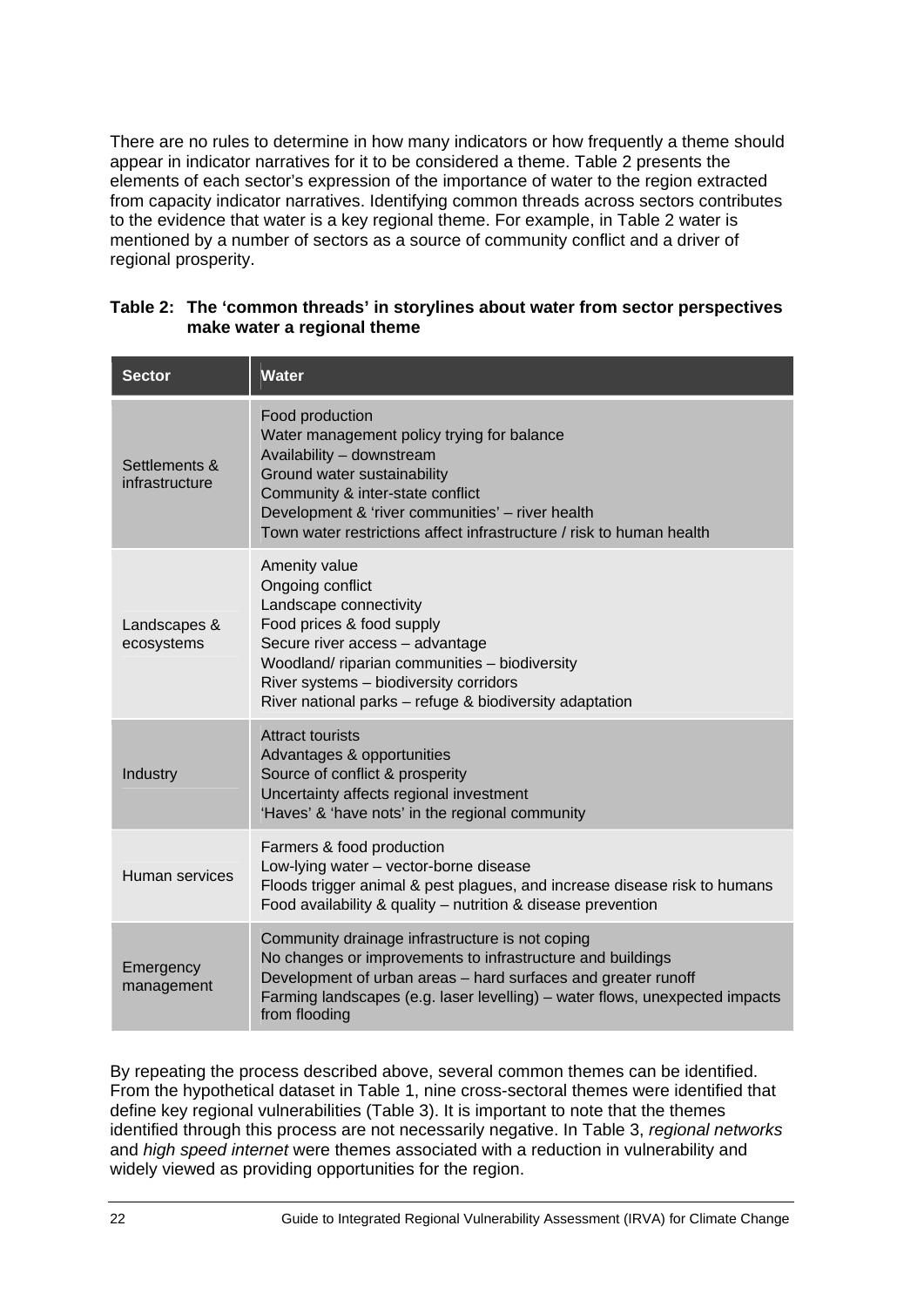|                                  | <b>Settlements &amp;</b><br>infrastructure | <b>Natural</b><br>landscapes | <b>Industry</b> | Human<br>services | <b>Emergency</b><br>management |
|----------------------------------|--------------------------------------------|------------------------------|-----------------|-------------------|--------------------------------|
| Water                            |                                            |                              |                 |                   |                                |
| Regional<br>networks             |                                            |                              |                 |                   |                                |
| Demographic<br>change            |                                            |                              |                 |                   |                                |
| Knowledge/<br>skills/training    |                                            |                              |                 |                   |                                |
| Administrative<br>change         |                                            |                              |                 |                   |                                |
| Viability of local<br>government |                                            |                              |                 |                   |                                |
| Transport<br>infrastructure      |                                            |                              |                 |                   |                                |
| High speed<br>internet/IT        |                                            |                              |                 |                   |                                |
| Funding<br>requirements          |                                            |                              |                 |                   |                                |

### **Table 3: Common themes that define key vulnerabilities for the region**

## **7.2.2 Compiling adaptive constraints and suggested actions**

In addition to the identification of regional vulnerabilities, capacity narratives can be interrogated to compile a list of constraints to regional adaptation and suggested capacity building actions. Table 4 (overleaf) contains a hypothetical list of constraints that may restrict regional service providers from doing things differently to reduce regional vulnerability in relation to water. The list of suggested actions does not comprise an adaptation plan *per se*, rather it should be viewed as providing stimulus and input to a future process of detailed adaptation planning for the region.

## <span id="page-28-0"></span>**7.3 Multiple loop learning: cross-sectoral reflection and sensemaking**

The IRVA is both a process to assist in the development of regional action on climate change and an opportunity for organisational learning by regional stakeholders. Learning in organisations has been conceptualised as a multiple loop process. Single loop learning involves asking whether an organisation is *doing things correctly* and makes improvements by designing new procedures or rules. Double loop learning asks whether an organisation is *d oing the correct things* by questioning the underlying assumptions that drive actions. Triple loop learning seeks to understand the principles by which an organisation decides what is the correct thing to do. Triple loop learning creates a shift in understanding of context or point of view so that the rules can be seen from other perspectives. It aids in understanding how problems and solutions are related and how previous actions created the conditions that led to current problems. In the context of the IRVA, triple loop learning is critical to ensure that individual sectors appreciate the potential for maladaptive outcomes to occur for other sectors and the region if unilateral action is taken on climate adaptation.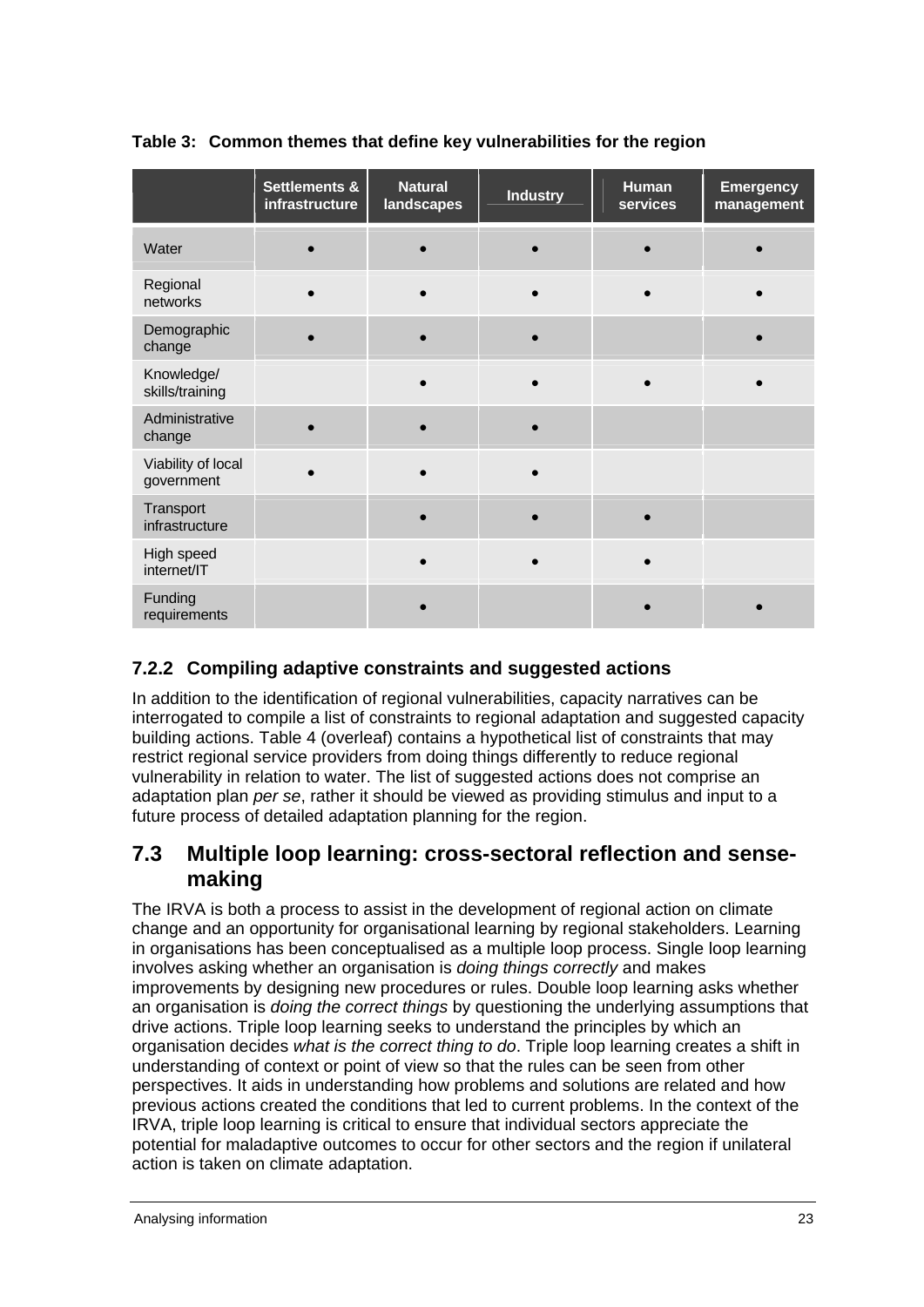### **Table 4: List of constraints that limit regional public sector adaptation to reduce vulnerability, and actions suggested by participants that might assist in building capacity to adapt**

| <b>Adaptive constraints</b>                                                                                                                                                                                                                                                                   | <b>Suggested actions</b>                                                                                                                                                                                                                                                                                                                                                                                                                                                                                                                                                                                                            |
|-----------------------------------------------------------------------------------------------------------------------------------------------------------------------------------------------------------------------------------------------------------------------------------------------|-------------------------------------------------------------------------------------------------------------------------------------------------------------------------------------------------------------------------------------------------------------------------------------------------------------------------------------------------------------------------------------------------------------------------------------------------------------------------------------------------------------------------------------------------------------------------------------------------------------------------------------|
| • Top-down blanket regulations<br>• Community expectations<br>• Financial dependence on water<br>• Communities without water – disadvantaged<br>• Uncertainty around infrastructure<br>management<br>• Declining skills base<br>• Legacy effects<br>• Financial viability of local government | • Better balance the need for more water for<br>the environment and recognise that farmers<br>are good land managers<br>• Better harness our water resources to<br>remove supply pressures on the lower end of<br>the catchment<br>• Improve understanding of the impact of<br>landscape and infrastructure changes on<br>catchment hydrology<br>• Ensure connectivity between<br>restored/protected riparian areas and the<br>broader landscape<br>• Engage riparian communities along the river<br>as a key asset for biodiversity protection<br>• Increase recognition of the role of river<br>systems as biodiversity corridors |

The final step in regional integration is a cross-sectoral workshop, which provides an opportunity for triple loop learning. The workshop involves representatives from all of the sector workshops. It is best that attendees at this workshop have been to at least one of the sector workshops so that they are familiar with the processes used and information gathered in those workshops. The integration workshop uses a process of:

- review and validation of findings from sector-based workshops within small sector groups
- consideration of sector findings by other sectors to encourage an appreciation of the multi-dimensional nature of, and multiple perspectives on, climate change in the region
- presentation and general discussion of the regional vulnerabilities in plenary, and
- in terms of their scale (local to national), feasibility, time scale, collaborative • small cross-sectoral groups doing a preliminary assessment of suggested actions partners, responsibility and governance.

to clearly map how the information gathered in sector workshops has contributed to the consideration of suggested actions to address vulnerability the discussion groups involve regional vulnerability and the roles of each of their sectors in it. An example agenda from The progression from considering sector outcomes to cross-sector understanding and finally discussion of regional vulnerabilities in plenary is important. It allows stakeholders final outcomes. It helps stakeholders to understand how their sector and its vulnerabilities contribute to the regional picture of vulnerability. It also means that during the people from a range of sector backgrounds who now have a common understanding of an integration workshop is included in Appendix 2 – Indicative integration workshop agenda.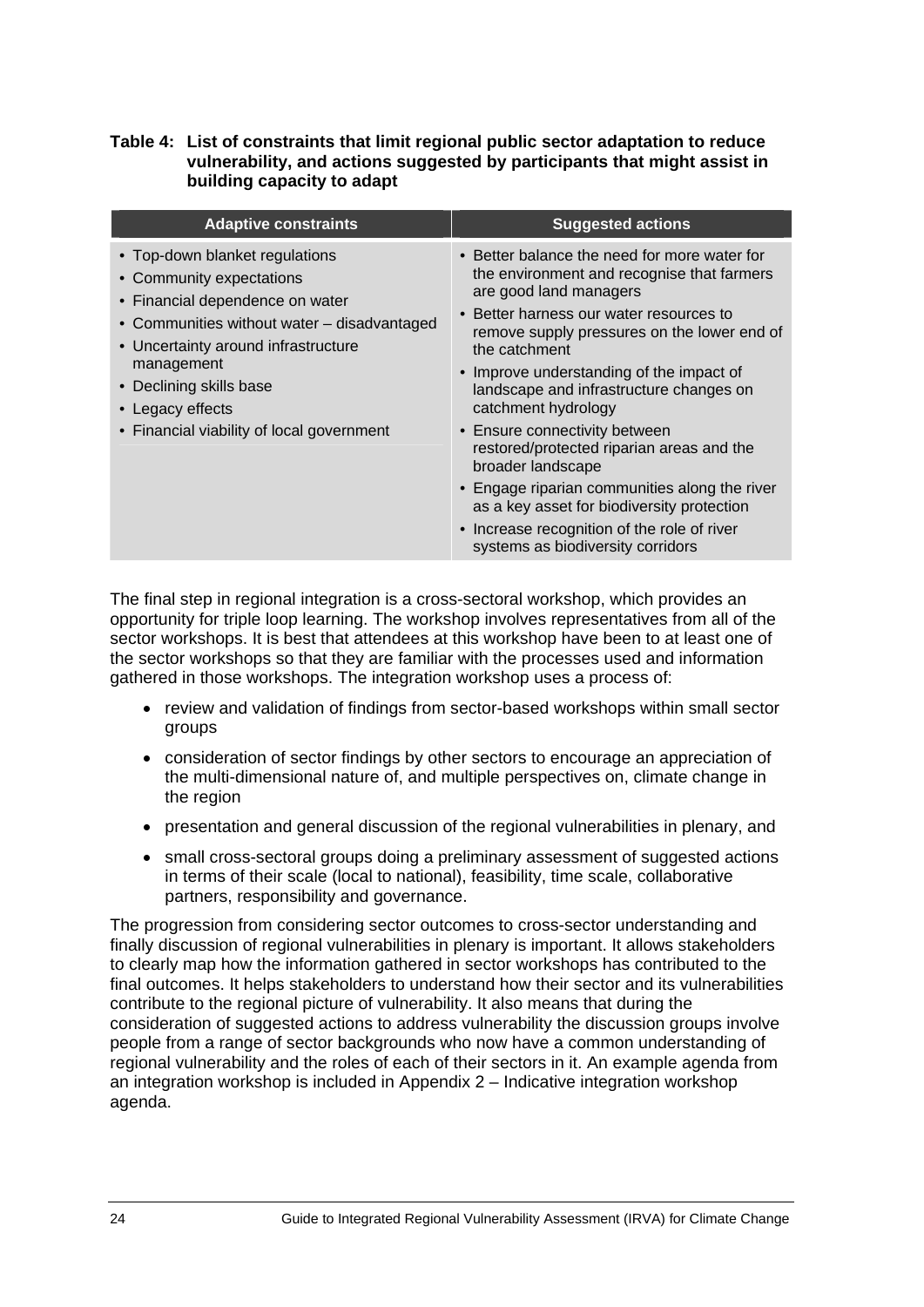## <span id="page-30-0"></span>**8 Presenting results**

The process of thematic analysis of sector information yields a series of narratives focused on each of the key regional vulnerabilities. These narratives of key vulnerabilities are also link ed to one another.

To improve understanding of these complex and interlinked storylines simple conceptual models are used that summarise the findings of the IRVA (Figure 8). These models link the direct and indirect impacts of climate change (from influence diagrams), indicators of adaptive capacity, external non-climate drivers of biophysical and socio-economic change actions to build regional adaptive capacity. (from regional synthesis reports and discussions of adaptive constraints) and suggested

The results present the detailed narratives of regional vulnerability along with some of the contextual information about the region and likely impacts of climate change, which were provided to participants. This detailed synopsis is supplemented by conceptual models which summarise the findings as well as sector summary reports, which outline the key areas of vulnerability for each sector. The South East IRVA report provides an example of the outcomes of the IRVA process. It is available at:

www.environment.nsw.gov.au/climateChange/IRVAdescription.htm.

These reports, along with the capacity and shared understanding built with participants, are a strong basis for regional adaptat ion planning and action.



**Figure 8: A conceptual model of vulnerability to increased competition for water resources from the SE NSW IRVA**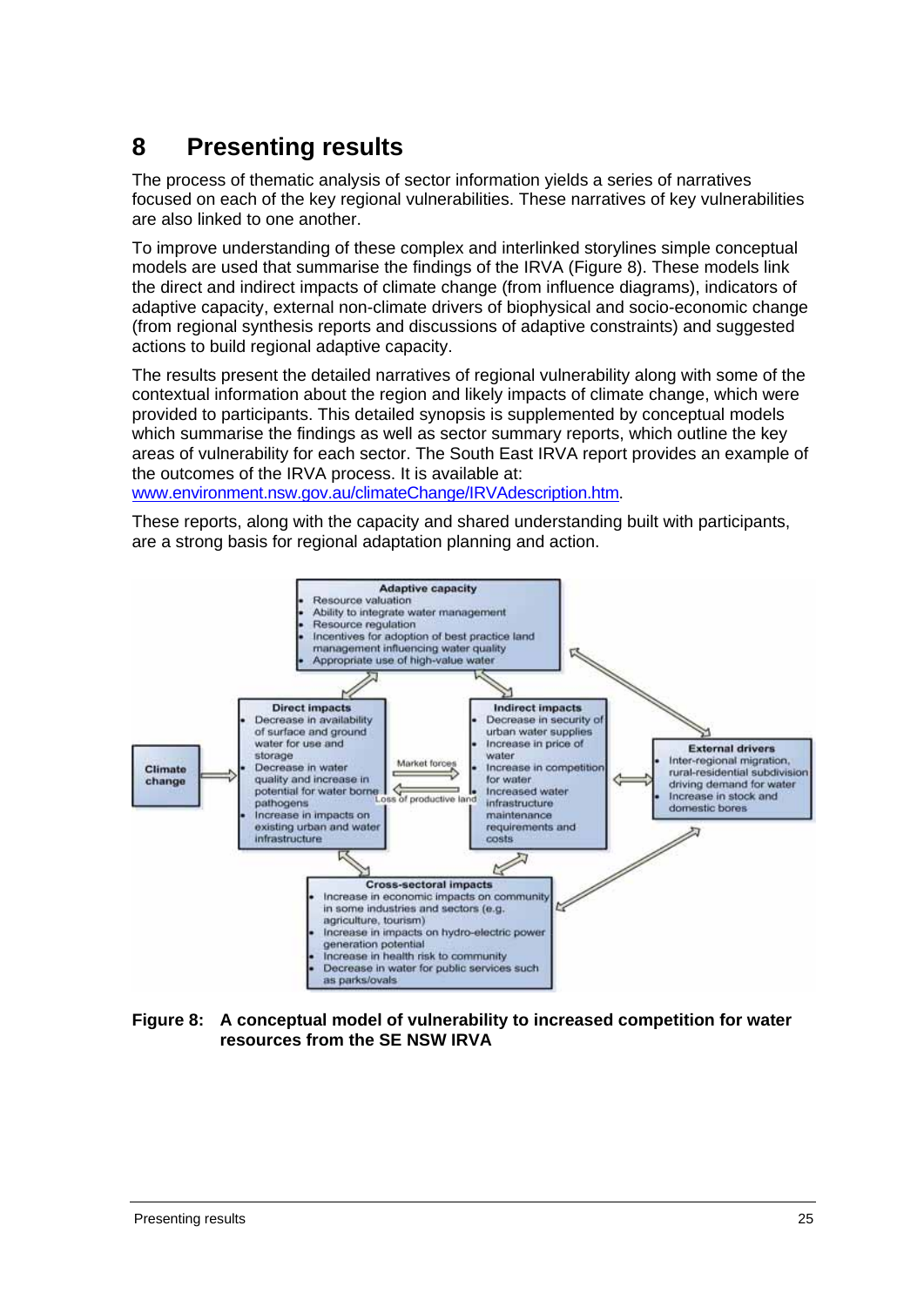# <span id="page-31-0"></span>**9 Bibliography**

### **Cited references**

ABS 2012, *2011 Census QuickStats: All people – usual residents*, for all local government areas in the South East NSW region, Australian Bureau of Statistics, Canberra, viewed July 2012,

www.abs.gov.au/websitedbs/censushome.nsf/home/quickstats?opendocument&navpos=220.

*Wales*, Department of Environment, Climate Change and Water, Sydney. Department of Environment, Climate Change and Water 2010, *NSW Climate Impact Profile: the impacts of climate change on the biophysical environment of New South* 

Dowling, T and Patwardhan, E 2004, 'Assessing vulnerability for climate adaptation', in B Lim and E Spanger-Siegfried (eds), *Adaptation policy frameworks for climate change: developing strategies, policies and measures*, Cambridge University Press, Cambridge, UK. [Available at: [www.preventionweb.net/files/7995\\_APF.pdf](http://www.environment.nsw.gov.au/climateChange/IRVAdescription.htm)]

IPCC 2001, *Climate Change 2001: Synthesis Report, Contribution of Working Groups I, II,* and III to the Third Assessment Report of the Intergovernmental Panel on Climate *Change*, RT Watson and the Core Writing Team (eds), Cambridge University Press, Cambridge, UK, and New York, NY, USA.

IPCC 2007, *Climate Change 2007: Impacts, Adaptation and Vulnerability*, *Contribution of Working Group II to the Fourth Assessment Report of the Intergovernmental Panel on Climate Change,* ML Parry, OF Canziani, JP Palutikof, PJ van der Linden and CE Hanson (eds), Cambridge University Press, Cambridge, UK.

Pelling, M 2011, *Adaptation to climate change: from resilience to transformation*, Routledge, London, UK.

Rotmans, J and van Asselt, M 1996, 'Integrated assessment: a growing child on its way to maturity', *Climatic Change* **34**: 327–336.

### **Further reading on some topics covered in this guide**

### *Adaptation*

Repetto, R 2008, *The climate crisis and the adaptation myth*, Yale Working Paper Number 13, p. 20, Yale School of Forestry & Environmental Studies, New Haven, USA.

Pelling, M 2011, *Adaptation to climate change: from resilience to transformation*, Routledge London, UK.

Smit, B, and Wandel, J 2006, 'Adaptation, adaptive capacity and vulnerability', *Global Environmental Change* **16**: 282–292.

### *Complexity, chaos and contradiction*

Sardar, Z 2010, 'Welcome to postnormal times', *Futures* **42**, 435–444.

### *Integrated Assessment*

Li, GM 2010 *A Methodology for Integrated Assessment of Climate Change Impacts on Urban Settlements (IACCIUS) in Australia*, Fenner School of Environment and Society, Australian National University, Canberra.

Rotmans, J 1998, 'Methods for IA: The challenges and opportunities ahead', *Environmental Modeling and Assessment* **3**: 155–179.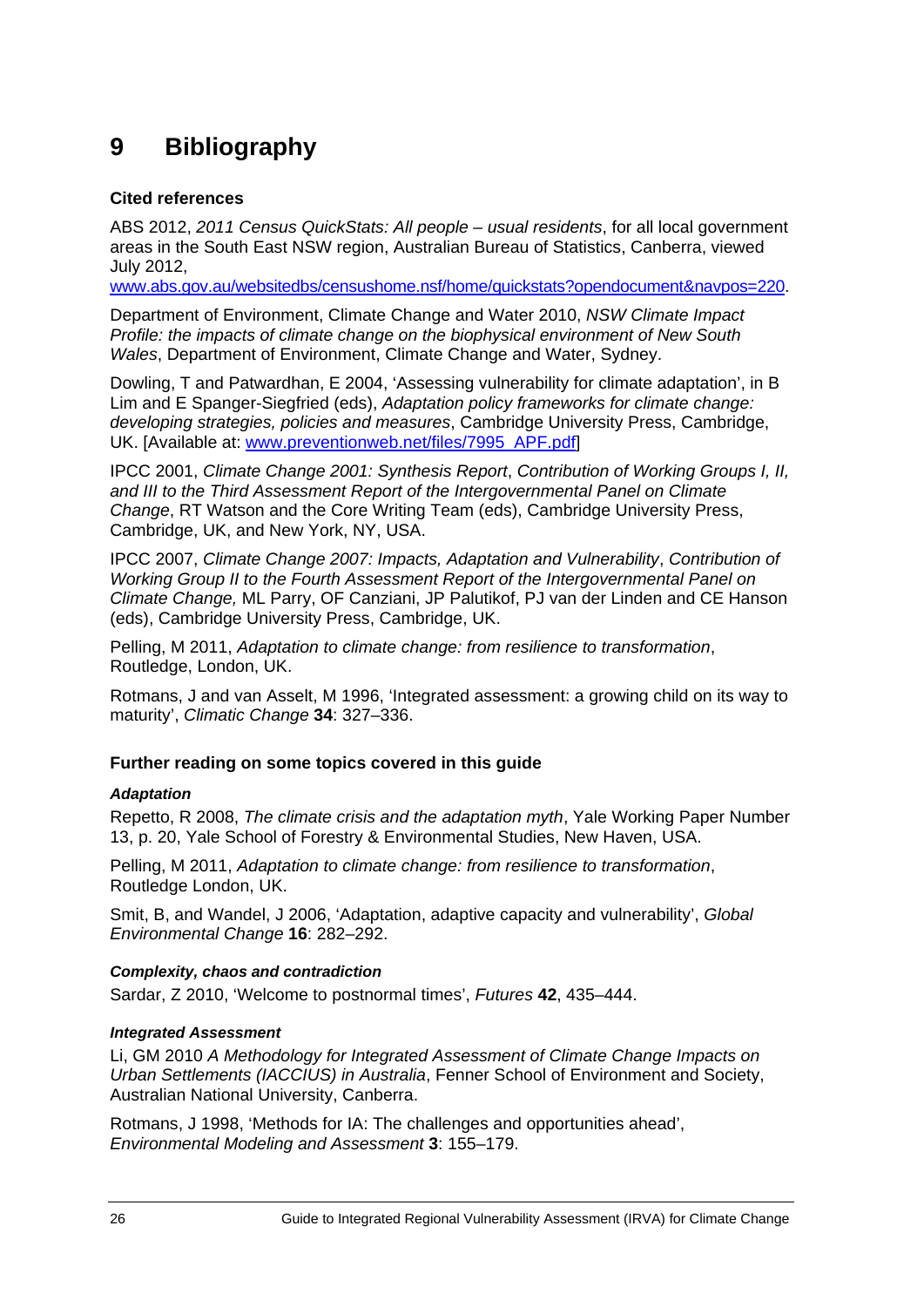### *Livelihoods*

Ellis F 2000, *Rural Livelihoods and Diversity in Developing Countries*, Oxford University Press, Oxford, UK.

Brown, PR, Nelson, R, Jacobs, B, Kokic, P, Tracey, J, Ahmed, M and DeVoil, P 2010, 'Enabling natural resource managers to self-assess their adaptive capacity', *Agricultural Systems*, **103**: 562–568.

#### *Meta-analysis for adaptation studies*

Burton, I, Dickinson, T and Howard, Y 2008, 'Up scaling adaptation studies to inform policy at the global level', *The Integrated Assessment Journal* **8**: 25–37.

#### *Multiple loop learning*

Loverde, L 2005, 'Learning organisations and quadruple loops of feedback, Part 1, Theoretical models', *Ingenierias* **3**: 26, 29–36.

#### *Resilience*

Handmer, J and Dovers, W 1996, 'A typology of resilience: rethinking institutions for sustainable development', *Organization and Environment* **9**: 482–511.

#### *Role of government in climate change*

Frankhauser, S, Smith, J and Tol, R 1999, 'Weathering climate change: some simple rules to guide adaptation decisions', *Ecological Economics* **30**: 67–78.

sector managers', Public Administration Today 23 (July-September): 49-57. Jacobs, B and Leith, PB 2010, 'Adaptive capacity for climate change: principles for public

#### *Scale*

Wilbanks, T and Kates, R 1999, 'Global change in local places: how scale matters', *Climatic Change* **43**: 601–628.

Rayner, S 2010, 'How to eat an elephant: a bottom-up approach to climate policy', *Climate Policy* **10(6)**: 615–621, doi:10.3763/cpol.2010.0138.

### **Social learning**

Collins, K and Ison, R 2009, 'Living with environmental change: adaptation as social learning' (Editorial), *Environmental Policy & Governance* **19**: 351–357.

### *Systems*

Ison, R 2010, *Systems Practice: How to Act in a Climate-Change World*, Springer, London, UK.

#### *Thematic analysis*

Braun, V and Clarke, V 2006, 'Using thematic analysis in psychology', Qualitative *Research in Psychology* **3**: 77–101.

#### *Vulnerability*

Eakin, H and Luers, A 2006, 'Assessing the vulnerability of social-environmental systems', . 0.1146/annurev.energy.30.050504.144352 *Annual Review of Environment and Resources* **31**: 365–394, doi:

O'Brien, K, Eriksen, S, Nygaard, L and Schjolden, A 2007, 'Why different interpretations of **7(1)**: 73–88. vulnerability matter in climate change discourses', *Climate Policy*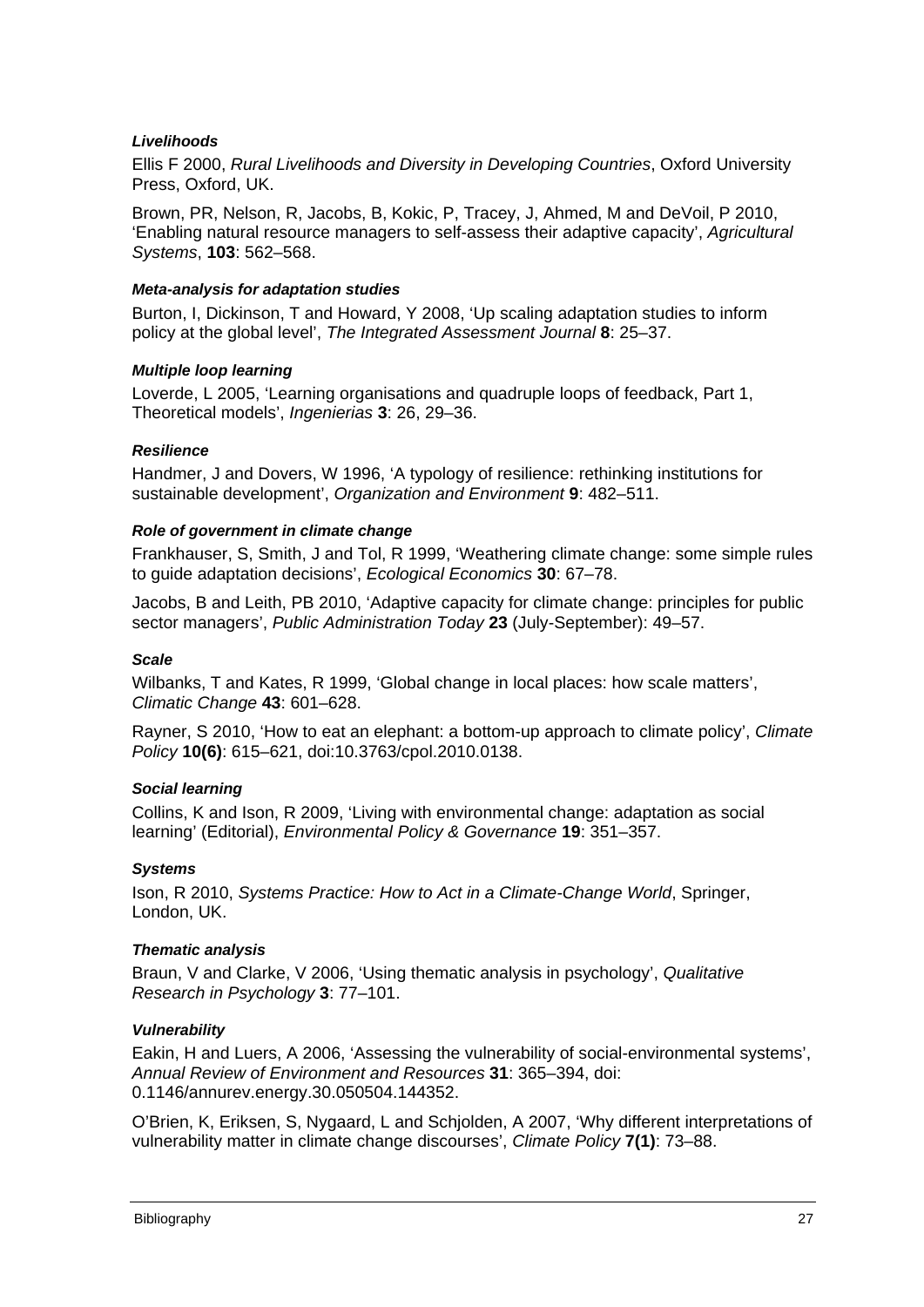# <span id="page-33-0"></span>**Appendix 1 – Indicative sector workshop agenda**

## **Day 1**

| $1:45 - 2:00$ | Registration, coffee                                          |
|---------------|---------------------------------------------------------------|
| $2:00 - 2:30$ | Welcome and introduction                                      |
| $2:30 - 2:45$ | RM IRVA process – vulnerability, risk and systems thinking    |
| $2:45 - 3:00$ | Pre-workshop survey                                           |
| $3:00 - 3:15$ | Future climate in the region                                  |
| $3:15 - 3:45$ | Climate change and the sector                                 |
| $3:45 - 4:00$ | Afternoon tea                                                 |
| $3:45 - 3:50$ | Introduction to creating influence diagrams                   |
| $3:50 - 5:00$ | Preliminary influence diagrams                                |
| 5:00          | Wrap up and what's tomorrow                                   |
| 6:30          | Optional dinner – allows networking and builds group identity |

## **Day 2**

| $8:45 - 9:00$   | Welcome, coffee                                                                                                                       |
|-----------------|---------------------------------------------------------------------------------------------------------------------------------------|
| $9:00 - 9:15$   | Outcomes for today and warm up activity                                                                                               |
| $9:15 - 9:45$   | Climate change impacts for the sector (influence diagrams) cont'd<br>(if there is more than one sub-sector, swap diagrams for part 2) |
| $9:45 - 10:00$  | Introduction to adaptive capacity                                                                                                     |
| $10:00 - 10:20$ | Morning tea                                                                                                                           |
| $10:20 - 12:15$ | Discussion of adaptive capacity and barriers                                                                                          |
| $12:15 - 12:45$ | Lunch                                                                                                                                 |
| $12:45 - 1:00$  | Workshop feedback and next steps                                                                                                      |
| 1:00            | Close                                                                                                                                 |